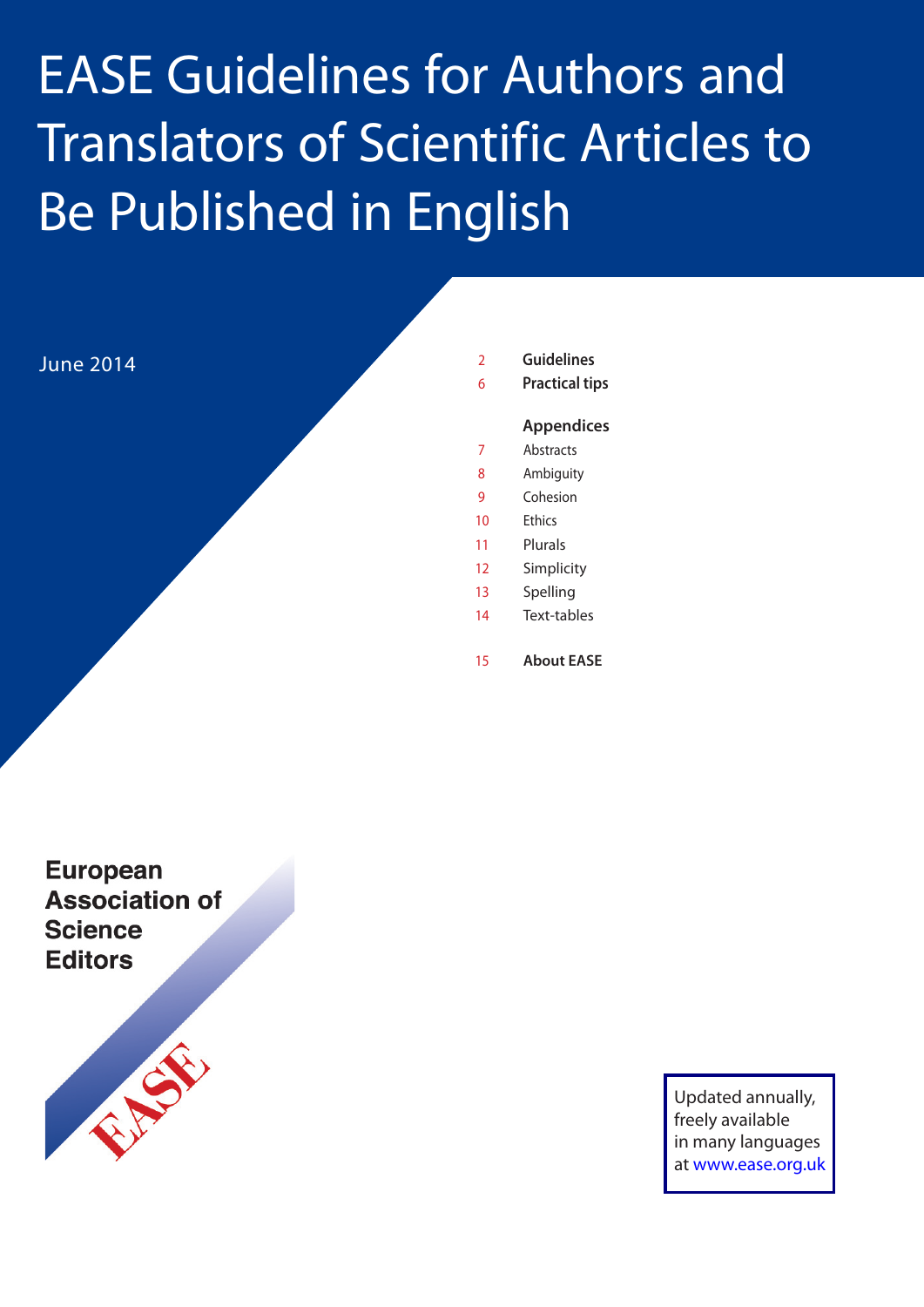# **EASE Guidelines for Authors and Translators of Scientific Articles to be Published in English**

To make international scientific communication more efficient, research articles and other scientific publications should be COMPLETE, CONCISE, and CLEAR, as explained below. These are generalized but not universal guidelines, intended to help authors, translators, and editors. Common sense is necessary when applying these rules, as perfection is impossible to reach.

First of all:

- **• Carefully plan and conduct your study** (e.[g. Hengl et](http://edepot.wur.nl/178013)  [al. 2011](http://edepot.wur.nl/178013)). Do not begin drafting the whole paper until you are sure that your findings are reasonably firm and complete (O'Connor 1991), allowing you to draw **reliable conclusions**.
- • Before you start writing, **preferably choose the journal** to which you will submit your manuscript. Make sure that the journal's readership corresponds to your target audience [\(Chipperfield et al. 2010](http://informahealthcare.com/doi/full/10.1185/03007995.2010.499344 )). Get a copy of the journal's instructions to authors and plan the article to fit the journal's preferred format in terms of overall length, number of figures required/allowed, etc.

Manuscripts should be COMPLETE, i.e. no necessary information should be missing. Remember that **information is interpreted more easily if it is placed where readers expect to find it** [\(Gopen & Swan 1990](http://www-stat.wharton.upenn.edu/~buja/sci.html)). For example, the following information ought to be included in experimental research articles.

- **• Title**: should be unambiguous, understandable to specialists in other fields, and reflect the content of the article. Be specific, not general or vague (O'Connor 1991). If relevant, mention in the title the study period and location, the international scientific name of the studied organism or the experimental design (e.g. case study or randomized controlled trial). Information given in the title does not need to be repeated in the abstract (as they are always published jointly), although overlap is unavoidable.
- List of authors, i.e. all people who contributed substantially to study planning, data collection or interpretation of results **and** wrote or critically revised the manuscript **and** approved its final version **and** agree to be accountable for all aspects of the work [\(ICMJE](http://www.icmje.org/recommendations/)  [201](http://www.icmje.org/recommendations/)3). The authors listed first should be those who did most. Names of authors must be supplemented with their **affiliations** (during the study) and the **present address** of an author for correspondence. E-mail addresses of all authors should be provided, so that they can be contacted easily.
- Abstract: briefly explain why you conducted the study  $($ BACKGROUND $)$ , what question $(s)$  you aimed to answer (OBJECTIVES), how you performed the study (METHODS), what you found (RESULTS: major data, relationships),

and your interpretation and main consequences of your findings (conclusions). The abstract must **reflect the content** of the article, as for most readers it will be the major source of information about your study. You must **use all keywords** within the abstract, to facilitate on-line searching for your article by those who may be interested in your results (many databases include only titles and abstracts). In a **research report,** the abstract should be **informative**, including actual results. Only in **reviews**, meta-analyses, and other wide-scope articles, should the abstract be **indicative**, i.e. listing the major topics discussed but not giving outcomes ([CSE](http://www.scientificstyleandformat.org/Home.html) 2014). Do not refer in the abstract to tables or figures, as abstracts are also published separately. References to the literature are also not allowed unless they are absolutely necessary (but then you need to provide detailed information in brackets: author, title, year, etc.). Make sure that all the information given in the abstract also appears in the main body of the article. (*See Appendix: Abstracts*)

- List of **additional** keywords (if required by the editors): include all relevant scientific terms that are absent from the title and abstract. Keep the keywords specific. Add more general terms if your study has interdisciplinary significance (O'Connor 1991). In medical texts, use vocabulary found in the [MeSH Browser](http://www.nlm.nih.gov/mesh/MBrowser.html).
- List of abbreviations (if required by the editors): define all abbreviations used in the article, except those obvious to non-specialists.
- Introduction: explain why the study was needed and specify your **research objectives** or the question(s) you aimed to answer. Start from more general issues and gradually focus on your research question(s).
- **• Methods**: describe in detail how the study was carried out (e.g. study area, data collection, criteria, origin of analysed material, sample size, number of measurements, age and sex of participants, equipment, data analysis, statistical tests, and software used). All factors that could have affected the results need to be considered. Sources of experimental materials obtained from biobanks should be mentioned with full names and identifiers, if available ([Bravo et al. 2013\)](http://www.ease.org.uk/sites/default/files/essay_bioresources.pdf). If you cite a method described in a non-English or inaccessible publication, explain it in detail in your manuscript. Make sure that you comply with the ethical standards (e.[g. WMA 201](http://www.wma.net/en/30publications/10policies/b3/)3) in respect of patient rights, animal testing, environmental protection, etc.
- **Results:** present the new results of your study (usually published data should not be included in this section). All tables and figures must be mentioned in the main body of the article, and numbered in the order in which they appear in the text. Make sure that the statistical analysis is appropriate (e.g[. Lang 2004](http://www.cmj.hr/2004/45/4/15311405.htm)). Do not fabricate or distort any data, and do not exclude any important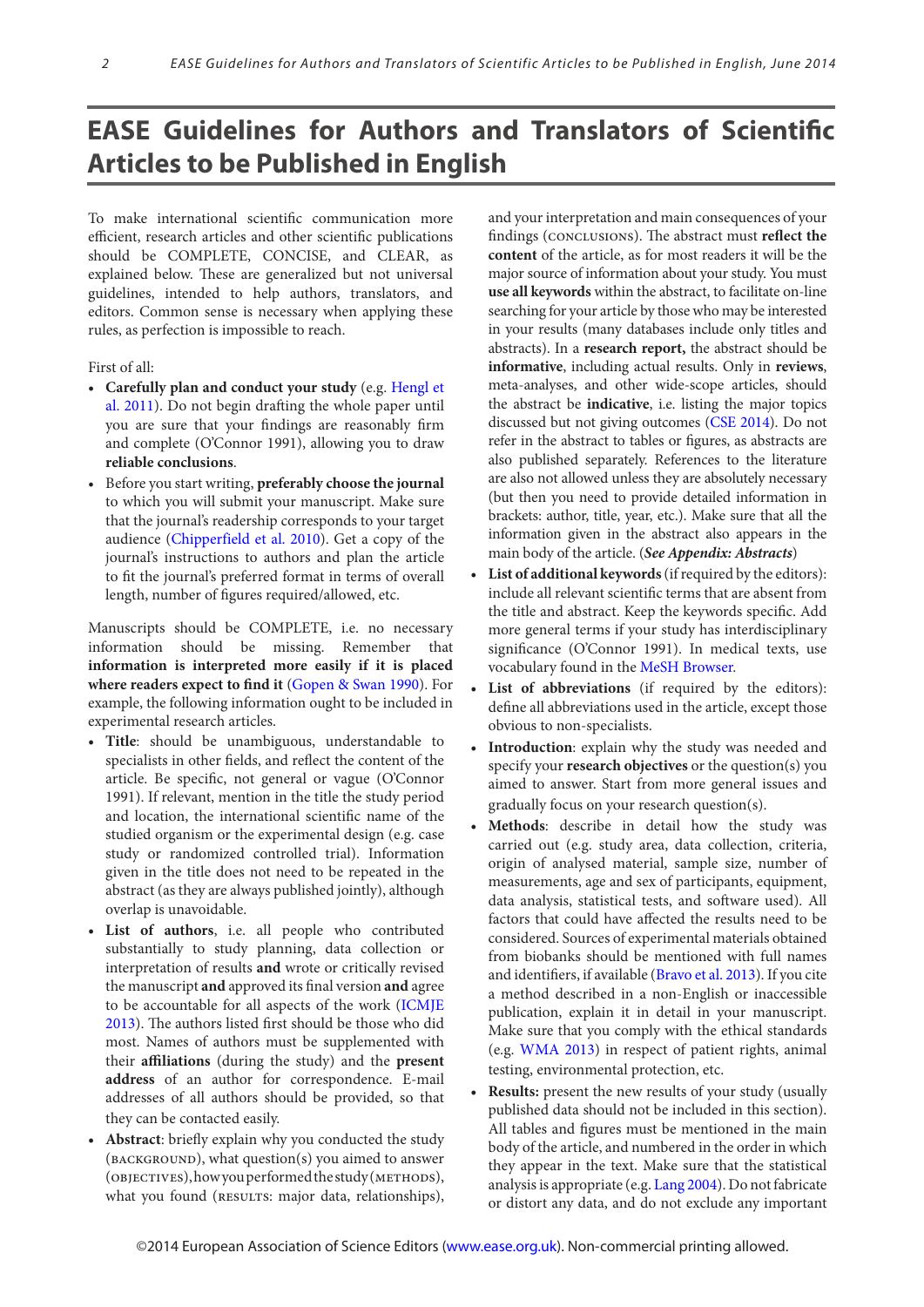data; similarly, do not manipulate images to make a false impression on readers. Such data manipulations may constitute scientific fraud (see [COPE flowcharts\)](http://www.publicationethics.org/resources/flowcharts).

- **• Discussion**: answer your research questions (stated at the end of the Introduction) and compare your new results with published data, as objectively as possible. Discuss their limitations and highlight your main findings. Consider any findings that run contrary to your point of view. To support your position, use **only methodologically sound evidence** [\(ORI 2009](http://ori.hhs.gov/education/products/plagiarism/0.shtml)). At the end of the Discussion or in a separate section, emphasize your major conclusions and the practical significance of your study.
- **Acknowledgements:** mention all people who contributed substantially to the study but cannot be regarded as co-authors, and acknowledge all sources of funding. The recommended form is: "This work was supported by the Medical Research Council [grant number xxxx]". If no specific funding was provided, use the following sentence: "This research received no specific grant from any funding agency in the public, commercial, or not-for-profit sectors." [\(RIN 2008](http://www.rin.ac.uk/our-work/research-funding-policy-and-guidance/acknowledgement-funders-journal-articles)). If relevant, disclose to the editors any other conflicts of interest, e.g. financial or personal links with the manufacturer or with an organization that has an interest in the submitted manuscript [\(Goozner et al. 2009](http://www3.interscience.wiley.com/journal/122637800/abstract)**).**If you reproduce previously published materials (e.g. figures), ask the copyright owners for permission and mention them in the captions or in the acknowledgements. If you were helped by a language professional (e.g. author's editor or translator), a statistician, data collectors, etc., you should acknowledge their assistance for the sake of transparency [\(ICMJE 201](http://www.icmje.org/urm_main.html)3, [Graf et al. 2009](http://www.bmj.com/cgi/content/full/339/nov27_1/b4330)). It must be clear that they are not responsible for the final version of the article. You need to ensure you have the consent of all the people named in this section. (*See Appendix: Ethics*)
- **References:** make sure that you have provided sources for all information extracted from other publications. In the list of references, include all data necessary to find them in a library or in the Internet. For non-English publications, give the **original title** (transliterated according to English rules if necessary), wherever possible followed by its translation into English in square brackets [\(CSE](http://www.scientificstyleandformat.org/Home.html) 2014). Avoid citing inaccessible, coercive and irrelevant references. Wherever appropriate, cite primary research articles instead of reviews [\(DORA](http://am.ascb.org/dora/files/SFDeclarationFINAL.pdf) 2013). Do not include unpublished data in the list of references – if you must mention them, describe their source in the main body of the article, and obtain permission from the producer of the data to cite them.
- • A **different article structure** may be more suitable for theoretical publications, review articles, case studies, etc. (e.g. [Gasparyan et al. 2011\)](http://www.ease.org.uk/sites/default/files/writing-reviews.pdf).
- Some publications include also an abstract or a longer **summary in another language**. This is very useful in many fields of research.

• Remember to comply with the journal's **instructions to authors** in respect of abstract length, style of references, etc.

Write CONCISELY to save the time of referees and readers.

- **• Do not include information that is not relevant to your research question(s)** stated in the Introduction.
- **Do** not copy parts of your previous publications and do not submit the same manuscript to more than one journal at a time. Otherwise, you may be responsible for **redundant publication** (see [COPE flowcharts\)](http://www.publicationethics.org/resources/flowcharts). This does not apply to preliminary publications, such as conference abstracts (O'Connor 1991, see also [BioMed Central policy](http://www.biomedcentral.com/about/duplicatepublication)). Moreover, **secondary publications** are acceptable if intended for a completely different group of readers (e.g. in another language or for specialists and the general public) and you have received approval from the editors of both journals ([ICMJE 201](http://www.icmje.org/recommendations/)3). A reference to the primary publication must then be given in a footnote on the title page of the secondary publication.
- Information given in one section preferably **should not be repeated** in other sections. Obvious exceptions include the abstract, the figure legends, and the concluding paragraph.
- Consider whether all tables and figures are necessary. Data presented in tables should not be repeated in figures (or vice versa). Long lists of data should not be repeated in the text.
- Captions to tables and figures must be **informative but not very long**. If similar data are presented in several tables or several figures, then the format of their captions should also be similar.
- • Preferably **delete obvious statements** (e.g. "Forests are very important ecosystems.") and other redundant fragments (e.g. "It is well known that…").
- • If a **long scientific term** is frequently repeated, define its abbreviation at first use in the main body of the article, and later apply it consistently.
- Express your doubts if necessary but **avoid** excessive **hedging** (e.g. write "are potential" rather than "may possibly be potential"). However, **do not overgeneralize** your conclusions.
- • Unless required otherwise by the editors, **use numerals for all numbers**, i.e. also for one-digit whole numbers, **except for zero, one** (if without units), **and other cases where misunderstanding is possible**, e.g. at the beginning of a sentence or before abbreviations containing numbers [\(CSE](http://www.scientificstyleandformat.org/Home.html) 2014).

Write CLEARLY to facilitate understanding – make the text readable.

#### *Scientific content*

**• Clearly distinguish your original data and ideas** from those of other people and from your earlier publications – provide citations whenever relevant. **Preferably summarize or paraphrase** text from other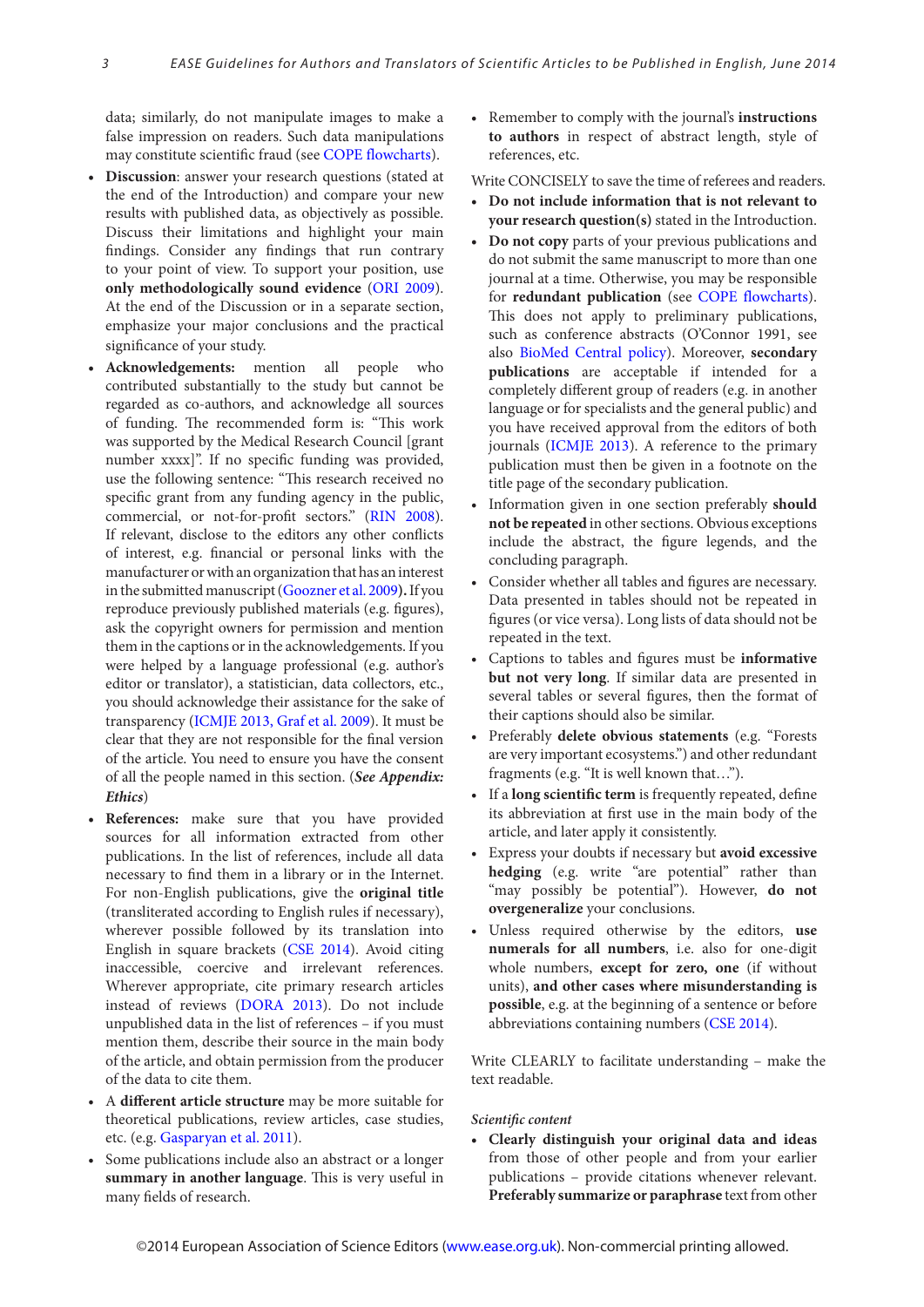sources. This applies also to translations. When copying text literally (e.g. a whole sentence or longer text), put it in inverted commas (e.[g. ORI 2009](http://ori.hhs.gov/education/products/plagiarism/0.shtml), [Kerans & de Jager](http://www.ease.org.uk/pdfese/ESE_aug10.pdf)  [2010](http://www.ease.org.uk/pdfese/ESE_aug10.pdf)). Otherwise you could commit **plagiarism** (see [COPE flowcharts](http://www.publicationethics.org/resources/flowcharts)) or self-plagiarism.

- • Make sure that you are using **proper English scientific terms**, preferably on the basis of texts written by native English speakers.Literal translations are often wrong (e.g. so-called *false friends* or non-existent words invented by translators). If in doubt, **check the definition** in an English dictionary, as many words are used incorrectly (e.g. *trimester* with reference to animal pregnancy, see [Baranyiová 1998\)](http://www.ease.org.uk//pdfguidelines//European_Science_Ending_1998.pdf). You can also search for a word or phrase in Wikipedia, for example; then compare the results in your native language and in English, and see if the meaning of putative equivalents is truly the same. However, Wikipedia is not always a reliable source of information.
- • If a word is used mostly in translations and only rarely in English-speaking countries, consider replacing it with a commonly known English term with a similar meaning (e.g. *plant community* instead of *phytocoenosis*). If a scientific term has no synonym in English, then define it precisely and suggest an acceptable English translation.
- **• Define every uncommon or ambiguous scientific term** at first use. You can list its synonyms, if there are any (to aid in searching), but later employ only one of them consistently (to prevent confusion). Formal nomenclature established by scientific organizations should be preferred (e.g. [EASE](http://www.ease.org.uk/handbook/index.shtml) 2013).
- **• Avoid unclear statements**, which require the reader to guess what you meant. (*See Appendix: Ambiguity*)
- • When reporting percentages, make clear **what you regard as 100%**. When writing about correlations, relationships, etc., make clear which values you are comparing with which.
- **• Système International (SI) units and Celsius degrees** are generally preferred.
- • Unlike many other languages, English has a **decimal point** (not comma). In numbers exceeding 4 digits to the right or left of the decimal point, use **thin spaces** (not commas) between groups of 3 digits in either direction from the decimal point ([EASE](http://www.ease.org.uk/handbook/index.shtml) 2013).
- • To denote centuries, months, etc., **do not use capital Roman numerals**, as they are rare in English. Because of differences between British and American date notation (see below), preferably denote months as whole words or their first 3 letters [\(CSE](http://www.scientificstyleandformat.org/Home.html) 2014).
- • If lesser known **geographic names** are translated, the original name should also be mentioned if possible, e.g. "in the Kampinos Forest (Puszcza Kampinoska)". Some additional information about location, climate, etc., may also be useful for readers.
- Remember that the text will be **read mainly** by **foreigners**, who may be unaware of the specific conditions, classifications or concepts that are widely known in your country; therefore, addition of some

explanations may be necessary ([Ufnalska 2008](http://www.ease.org.uk/pdfesearticles/Articlesaug08p63-9.pdf)). For example, the common weed *Erigeron annuus* is called *Stenactis annua* in some countries, so in English texts the internationally approved name should be used, while its synonym(s) should be added in brackets.

#### *Text structure*

- **• Sentences generally should not be very long. Their structure should be relatively simple**, with the subject located close to its verb [\(Gopen & Swan 1990\)](http://www-stat.wharton.upenn.edu/~buja/sci.html). For example, avoid abstract nouns and write "X was measured…" instead of "Measurements of X were carried out…". (*See Appendix: Simplicity*) Do not overuse passive constructions (e.g[. Norris 2011\)](http://www.ease.org.uk/pdfese/ESE_feb11.pdf). When translating, modify sentence structure if necessary to convey the message correctly or more clearly ([Burrough-](http://www.ease.org.uk/handbook/index.shtml)[Boenisch 2013](http://www.ease.org.uk/handbook/index.shtml)).
- **• The text should be cohesive, logically organized,** and thus easy to follow. (*See Appendix: Cohesion*)
- • Each paragraph preferably should start with a topic sentence, and the next sentences fully develop the topic.
- In contrast to some other languages, English allows parallel constructions, as they facilitate understanding. For example, when comparing similar data, you can write "It was high in A, medium in B, and low in C", rather than "It was high in A, medium for B, and low in the case of C".
- **• Make figures and tables easily understandable** without reference to the main body of the article. Omit data that are not informative (e.g. delete a column if it contains the same values in all rows – you can write about it in a footnote instead). Apply abbreviations only if necessary for consistency or if there is not enough room for whole words. In captions or footnotes, define all abbreviations and symbols that are not obvious (e.g. error bars may denote standard deviation, standard error or confidence intervals). **Remember to use decimal points** (not decimal commas) and **provide axis labels and units** wherever needed.
- • Consider using a **text-table** when presenting a small set of data ([Kozak 2009\)](http://www.ease.org.uk/pdfesearticlesnov09/essays 101-105.pdf). (*See Appendix: Text-tables*)
- • In long lists (of abbreviations, etc.), preferably separate individual items by **semicolons(;)**, which are intermediate between commas and full stops.

#### *Language matters*

- • Wherever scientific terms are not necessary, preferably use **commonly knownwords**. However, avoid colloquial and idiomatic expressions, as well as phrasal verbs, (e.g. *find out*, *pay off*), which are often difficult to understand by non-native speakers of English [\(Geercken 2006\)](http://www.emwa.org/JournalPDFs/J_V15_I2.pdf).
- **Define abbreviations** when they first appear in the main body of the article (if they may be unclear to readers). **Do not use too many different abbreviations**, as the text would be hard to understand. Do not abbreviate terms that are used only rarely in your manuscript. **Avoid abbreviations in the abstract**.
- • In general, use the **past tense** when describing how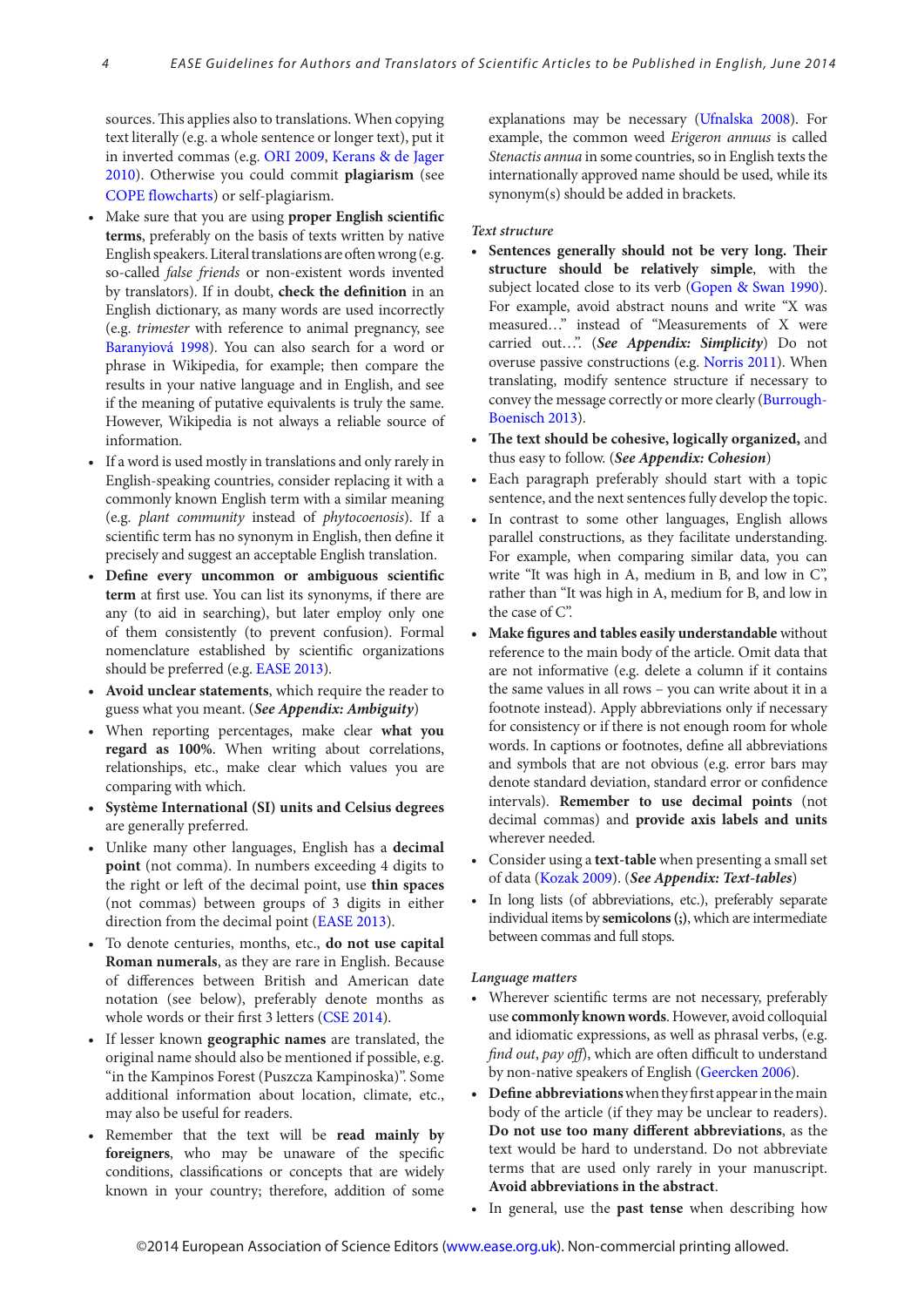you performed your study and what you found or what other researchers did. Preferably use the **present tense** in general statements and interpretations (e.g. statistical significance, conclusions) or when writing about the content of your article, especially tables and figures (Day & Gastel 2006).

- Unless required otherwise by the editors, **do** not write **about yourself "the author(s)"**, as this is ambiguous. Instead, write "we" or "I" if necessary, or use expressions like "in this study", "our results" or "in our opinion" (e.g[.](http://www.ease.org.uk/pdfese/ESE_may10.pdf)  [Hartley 2010](http://www.ease.org.uk/pdfese/ESE_may10.pdf), [Norris 2011](http://www.ease.org.uk/pdfese/ESE_feb11.pdf)). Note that you should write "this study" only if you mean your new results. If you mean a publication mentioned in a previous sentence, write "that study". If you mean authors of a cited publication, write "those authors".
- • Remember that in scientific texts the word "**which**" should be used in non-defining clauses, while "**that**" in defining clauses (i.e. meaning "only those that").
- • When using **equivocal words**, make sure that their meaning is obvious from the text context. Check if all **verbs agree in number with their subjects** and if the **references for all pronouns are clear** (this is crucial in translated texts). Note that some nouns have **irregular plurals.** (*See Appendix: Plurals*)
- • Read the text aloud to check punctuation. All **intonation breaks** necessary for proper understanding should be denoted with commas or other punctuation marks (e.g. note the difference between "no more data are needed" and "no, more data are needed").
- • Be **consistent in spelling**. Follow either British or American rules for spelling and date notation (e.g. "21 Jan 2009" in British, or "Jan 21, 2009" in American English; *see Appendix: Spelling*). Check whether the target journal uses American or British spelling, and then use that setting on your word and grammar check.
- Ask a thoughtful colleague to read the whole text, to see if there are any ambiguous fragments.

**CONTRIBUTORS TO THE GUIDELINES** (in chronological order): Sylwia Ufnalska (initiator and editor), Paola De Castro, Liz Wager, Carol Norris, James Hartley, Françoise Salager-Meyer, Marcin Kozak, Ed Hull, Mary Ellen Kerans, Angela Turner, Will Hughes, Peter Hovenkamp, Thomas Babor, Eric Lichtfouse, Richard Hurley, Mercè Piqueras, Maria Persson, Elisabetta Poltronieri, Suzanne Lapstun, Mare-Anne Laane, David Vaux, Arjan Polderman, Ana Marusic, Elisabeth Heseltine, Joy Burrough-Boenisch, Eva Baranyiová, Tom Lang, Arie Manten, Pippa Smart, Armen Gasparyan

#### **References and further reading**

- AuthorAID Resource Library. Available from [http://www.](http://www.authoraid.info/resource-library) [authoraid.info/resource-library](http://www.authoraid.info/resource-library)
- Baranyiová E. 1998. Misleading words or nobody is perfect. *European Science Editing* 24(2):46. Available from [http://](http://www.ease.org.uk/sites/default/files/ese_1998-baranyiova.pdf) [www.ease.org.uk/sites/default/files/ese\\_1998-baranyiova.pdf](http://www.ease.org.uk/sites/default/files/ese_1998-baranyiova.pdf)
- Beverley P. 2011. *Word macros for writers and editors*. Available from<http://www.archivepub.co.uk/TheBook>
- BioMed Central policy on duplicate publication. Available from <http://www.biomedcentral.com/about/duplicatepublication>
- Bless A, Hull E. 2008. *Reader-friendly biomedical articles: how to write them!* 3rd ed. Alphen a/d Rijn: Van Zuiden Communication.
- Bravo E, Cambon-Thomsen A, De Castro P, Mabile L, Napolitani F, Napolitano M, Rossi AM. 2013. Citation of bioresources in journal articles: moving towards standards. *European Science Editing* 39(2):36-38 Available from [http://www.ease.org.uk/](http://www.ease.org.uk/sites/default/files/essay_bioresources.pdf ) [sites/default/files/essay\\_bioresources.pdf](http://www.ease.org.uk/sites/default/files/essay_bioresources.pdf )
- Burrough-Boenisch J. 2013. Editing texts by non-native speakers of English. In: European Association of Science Editors. *Science editors' handbook*. Smart P, Maisonneuve H, Polderman A. Available from: [http://www.ease.org.uk/](http://www.ease.org.uk/handbook/index.shtml) [handbook/index.shtml](http://www.ease.org.uk/handbook/index.shtml)
- Chipperfield L, Citrome L, Clark J, David FS, Enck R, Evangelista M, et al. 2010. Authors' Submission Toolkit: a practical guide to getting your research published. *Current Medical Research & Opinion* 26(8):1967-1982. Available from [http://](http://informahealthcare.com/doi/full/10.1185/03007995.2010.499344
) [informahealthcare.com/doi/full/10.1185/03007995.2010.499344](http://informahealthcare.com/doi/full/10.1185/03007995.2010.499344
)
- [COPE flowcharts] Committee on Publication Ethics flowcharts. Available from [http://www.publicationethics.org/resources/](http://www.publicationethics.org/resources/flowcharts
) [flowcharts](http://www.publicationethics.org/resources/flowcharts
)
- [CSE] Council of Science Editors, Style Manual Committee. 2014. *Scientific style and format: the CSE manual for authors, editors, and publishers.* 8th ed. Univeristy of Chicago Press. Available from<http://www.scientificstyleandformat.org/Home.html>
- Day RA, Gastel B. 2006. *How to write and publish a scientific paper*. 6th ed. Cambridge: Cambridge University Press.
- De Castro P, editor, for the NECOBELAC working group. 2012. *Training in scientific writing and open access publishing: the NECOBELAC project experience in Europe and Latin America*. Rapporti ISTISAN 12/26. Roma, Italy: Istituto Superiore di Sanità. Available from [http://www.iss.it/binary/publ/](http://www.iss.it/binary/publ/cont/12_26_web.pdf) [cont/12\\_26\\_web.pdf](http://www.iss.it/binary/publ/cont/12_26_web.pdf)
- do Carmo GMI, Yen C, Cortes J, Siqueira AA, de Oliveira WK, Cortez-Escalante II, et al. 2011. Decline in diarrhea mortality and admissions after routine childhood rotavirus immunization in Brazil: a time-series analysis. *PLoS Medicine*  8(4): e1001024. Available from [http://www.plosmedicine.org/](http://www.plosmedicine.org/article/info%3Adoi%2F10.1371%2Fjournal.pmed.1001024) [article/info%3Adoi%2F10.1371%2Fjournal.pmed.1001024](http://www.plosmedicine.org/article/info%3Adoi%2F10.1371%2Fjournal.pmed.1001024)
- [DORA] San Francisco Declaration on Research Assessment. 2013. Available from [http://am.ascb.org/dora/files/](http://am.ascb.org/dora/files/SFDeclarationFINAL.pdf) [SFDeclarationFINAL.pdf](http://am.ascb.org/dora/files/SFDeclarationFINAL.pdf)
- [EASE] European Association of Science Editors. 2012. EASE Toolkit for Authors. Available from: [http://www.ease.org.uk/](http://www.ease.org.uk/publications/ease-toolkit-authors) [publications/ease-toolkit-authors](http://www.ease.org.uk/publications/ease-toolkit-authors)
- [EASE] European Association of Science Editors. 2013. Science editors' handbook. 2nd ed. Smart P, Maisonneuve H, Polderman A, editors. Available from H, Polderman A, editors. Available from [http://www.ease.org.uk/handbook/](http://www.ease.org.uk/handbook/index.shtml) index shtml
- [EMAME] Eastern Mediterranean Association of Medical Editors. 2006. *Manual for editors of health science journals.* Available in Arabic, English, and French from [http://www.](http://www.emro.who.int/entity/emame/
) [emro.who.int/entity/emame/](http://www.emro.who.int/entity/emame/
)
- EQUATOR Network. Available from: [http://www.equator](http://www.equator-network.org/home/)[network.org/home/](http://www.equator-network.org/home/)
- Gasparyan AY, Ayvazyan L, Blackmore H,• Kitas GD. 2011. Writing a narrative biomedical review: considerations for authors, peer reviewers, and editors. *Rheumatology*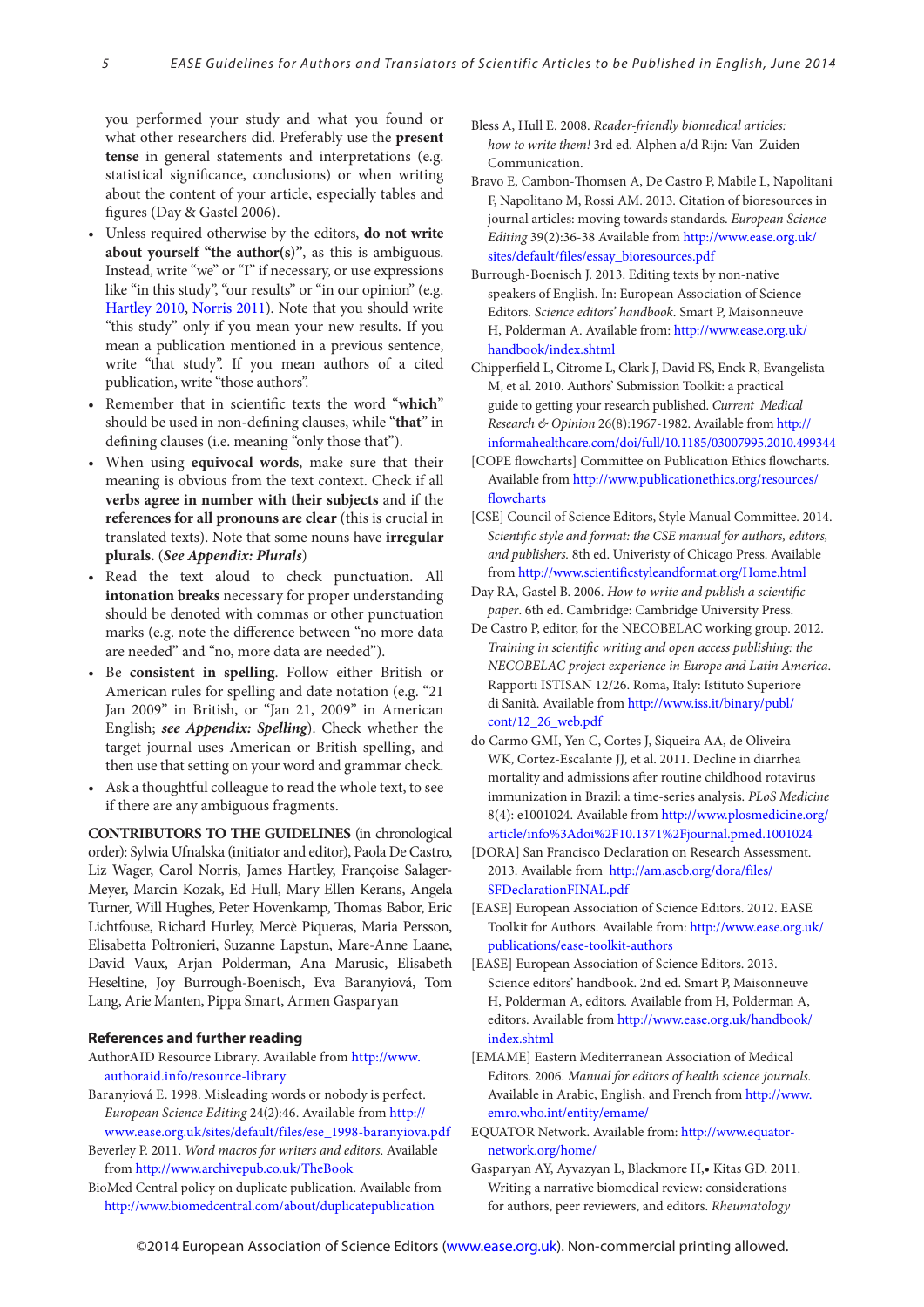*International* 31(11):1409-1417. Available from [http://www.](http://www.ease.org.uk/sites/default/files/writing-reviews.pdf) [ease.org.uk/sites/default/files/writing-reviews.pdf](http://www.ease.org.uk/sites/default/files/writing-reviews.pdf)

- Geercken S. 2006. Challenges of (medical) writing for the multilingual audience. *Write Stuff* 15(2):45-46. Available from: [http://medicalwriting.emwa.org/article/show/pdf/51/](http://medicalwriting.emwa.org/article/show/pdf/51)
- Goozner M, Caplan A, Moreno J, Kramer BS, Babor TF, Husser WC. 2009. A common standard for conflict of interest disclosure in addiction journals. *Addiction* 104:1779- 1784. Available from [http://www3.interscience.wiley.com/](http://www3.interscience.wiley.com/journal/122637800/abstract) [journal/122637800/abstract](http://www3.interscience.wiley.com/journal/122637800/abstract)
- Gopen GD, Swan JA. 1990. The science of scientific writing: if the reader is to grasp what the writer means, the writer must understand what the reader needs. *American Scientist*  78(6):550–558. Available from: [http://www-stat.wharton.](http://www-stat.wharton.upenn.edu/~buja/sci.html) [upenn.edu/~buja/sci.html](http://www-stat.wharton.upenn.edu/~buja/sci.html)
- Graf C, Battisti WP, Bridges D, Bruce-Winkle V, Conaty JM, Ellison JM, et al., for the International Society for Medical Publication Professionals. 2009. Good publication practice for communicating company sponsored medical research: the GPP2 guidelines. *BMJ* 339:b4330. Available from [http://www.](http://www.bmj.com/cgi/content/full/339/nov27_1/b4330) [bmj.com/cgi/content/full/339/nov27\\_1/b4330](http://www.bmj.com/cgi/content/full/339/nov27_1/b4330)
- Gustavii B. 2008. *How to write and illustrate a scientific paper.* 2nd ed*.* Cambridge, New York: Cambridge University Press.
- Hartley J. 2010. Citing oneself. *European Science Editing* 36(2):35- 37. Available from [http://www.ease.org.uk/sites/default/files/](http://www.ease.org.uk/sites/default/files/may_2010_362.pdf ) [may\\_2010\\_362.pdf](http://www.ease.org.uk/sites/default/files/may_2010_362.pdf )
- Hengl T, Gould M, Gerritsma W. 2011. *The unofficial guide for authors: from research design to publication*. Wageningen, Arnhem. Available from <http://edepot.wur.nl/178013>
- [ICMJE] International Committee of Medical Journal Editors. 2013. *Recommendations for the Conduct, Reporting, Editing, and Publication of Scholarly Work in Medical Journals*. Available fro[m http://www.icmje.org/urm\\_main.html](http://www.icmje.org/urm_main.html)
- Kerans ME, de Jager M. 2010. Handling plagiarism at the editor's desk. *European Science Editing* 36(3): 62-66. [http://www.ease.](http://www.ease.org.uk/sites/default/files/ese_aug10.pdf
) [org.uk/sites/default/files/ese\\_aug10.pdf](http://www.ease.org.uk/sites/default/files/ese_aug10.pdf
)
- Kozak M. 2009. Text-table: an underused and undervalued tool for communicating information. *European Science Editing* 35(4):103. Available from: [http://www.ease.org.uk/sites/](http://www.ease.org.uk/sites/default/files/november_2009_354.pdf ) [default/files/november\\_2009\\_354.pdf](http://www.ease.org.uk/sites/default/files/november_2009_354.pdf )

Lang T. 2004. Twenty statistical errors even YOU can

find in biomedical research articles. *Croatian Medical Journal* 45(4):361-370. Available from [http://www.cmj.](http://www.cmj.hr/2004/45/4/15311405.htm) [hr/2004/45/4/15311405.htm](http://www.cmj.hr/2004/45/4/15311405.htm)

- Masic I, Kujundzic E. 2013. *Science editing in biomedicine and humanities*. Sarajevo: Avicenna.
- [MeSH Browser] Medical Subject Headings Browser. Available from:<http://www.nlm.nih.gov/mesh/MBrowser.html>
- Norris CB. 2009. *Academic writing in English*. Helsinki: University of Helsinki. Available from [http://www.helsinki.fi/](http://www.helsinki.fi/kksc/language.services/AcadWrit.pdf
) [kksc/language.services/AcadWrit.pdf](http://www.helsinki.fi/kksc/language.services/AcadWrit.pdf
)
- Norris C. 2011. The passive voice revisited. *European Science Editing* 37(1):6-7. Available from [http://www.ease.org.uk/](http://www.ease.org.uk/
sites/default/files/february_2011_371.pdf
)
- [sites/default/files/february\\_2011\\_371.pdf](http://www.ease.org.uk/
sites/default/files/february_2011_371.pdf
)
- O'Connor M. 1991. *Writing successfully in science*. London: Chapman & Hall.
- [ORI] Office of Research Integrity. 2009. *Avoiding plagiarism, selfplagiarism, and other questionable writing practices: a guide to ethical writing*. Available from [http://ori.hhs.gov/education/](http://ori.hhs.gov/education/products/plagiarism/0.shtml) [products/plagiarism/0.shtml](http://ori.hhs.gov/education/products/plagiarism/0.shtml)
- Research Methods Supercourse. Available from [http://www.pitt.](http://www.pitt.edu/~super1/ResearchMethods/index.htm) [edu/~super1/ResearchMethods/index.htm](http://www.pitt.edu/~super1/ResearchMethods/index.htm)
- [RIN] Research Information Network. 2008. Acknowledgement of funders in journal articles. Available from: [http://www.](http://www.rin.ac.uk/our-work/research-funding-policy-and-guidance/acknowledgement-funders-journal-articles) [rin.ac.uk/our-work/research-funding-policy-and-guidance/](http://www.rin.ac.uk/our-work/research-funding-policy-and-guidance/acknowledgement-funders-journal-articles) [acknowledgement-funders-journal-articles](http://www.rin.ac.uk/our-work/research-funding-policy-and-guidance/acknowledgement-funders-journal-articles)
- Seifert KA, Crous PW, Frisvad JC. 2008. Correcting the impact factors of taxonomic journals by Appropriate Citation of Taxonomy (ACT). *Persoonia* 20:105. Available from [http://](http://www.persoonia.org/Issue/20/08.pdf) [www.persoonia.org/Issue/20/08.pdf](http://www.persoonia.org/Issue/20/08.pdf)
- Strunk WJr, White EB. 2000. *The elements of style*. 4<sup>th</sup> ed. New York: Macmillan.
- Tufte ER. 2001. *The visual display of quantitative information*, 2nd ed. Cheshire, CT: Graphics Press.
- Ufnalska S. 2008. Abstracts of research articles: readers' expectations and guidelines for authors. *European Science Editing* 34(3):63- 65. Available fro[m http://www.ease.org.uk/sites/default/files/](http://www.ease.org.uk/sites/default/files/august_2008343.pdf ) [august\\_2008343.pdf](http://www.ease.org.uk/sites/default/files/august_2008343.pdf )
- [WMA] World Medical Association. 2013. *Declaration of Helsinki – ethical principles for medical research involving human subjects*. Available in English, Spanish, and French from [http://](http://www.wma.net/en/30publications/10policies/b3/) [www.wma.net/en/30publications/10policies/b3/](http://www.wma.net/en/30publications/10policies/b3/)

# **Practical tips for junior researchers**

• Consider publishing a review article once you have completed the first year of your PhD studies because: (1) you should already have a clear picture of the field and an up-to-date stock of references in your computer; (2) research results sometimes take a long time to get (in agronomy: 3 years of field experiments...); (3) journals love review articles (they tend to improve the impact factor); (4) the rejection rate of review articles is low (although some journals publish solicited reviews only, so you might want to contact the Editor first); (5) the non-specialist reader - such as a future employer - will understand a review article more easily than an original article with detailed results.

based research articles.

• Each part/item of an article should preferably be "almost" understandable (and citable) without reading other parts. The average time spent reading an article is falling, so virtually no one reads from Title to References. This phenomenon is amplified by the "digital explosion", whereby search engines identify individual items, such as abstracts or figures, rather than intact articles.

> *Written by Eric Lichtfouse*  [eric.lichtfouse@dijon.inra.fr](mailto:eric.lichtfouse%40dijon.inra.fr?subject=)

• Alternatively, publish meta-analyses or other database-

*For more advice, see EASE Toolkit for Authors* ([www.ease.org.uk/publications/ease-toolkit-authors](http://www.ease.org.uk/publications/ease-toolkit-authors))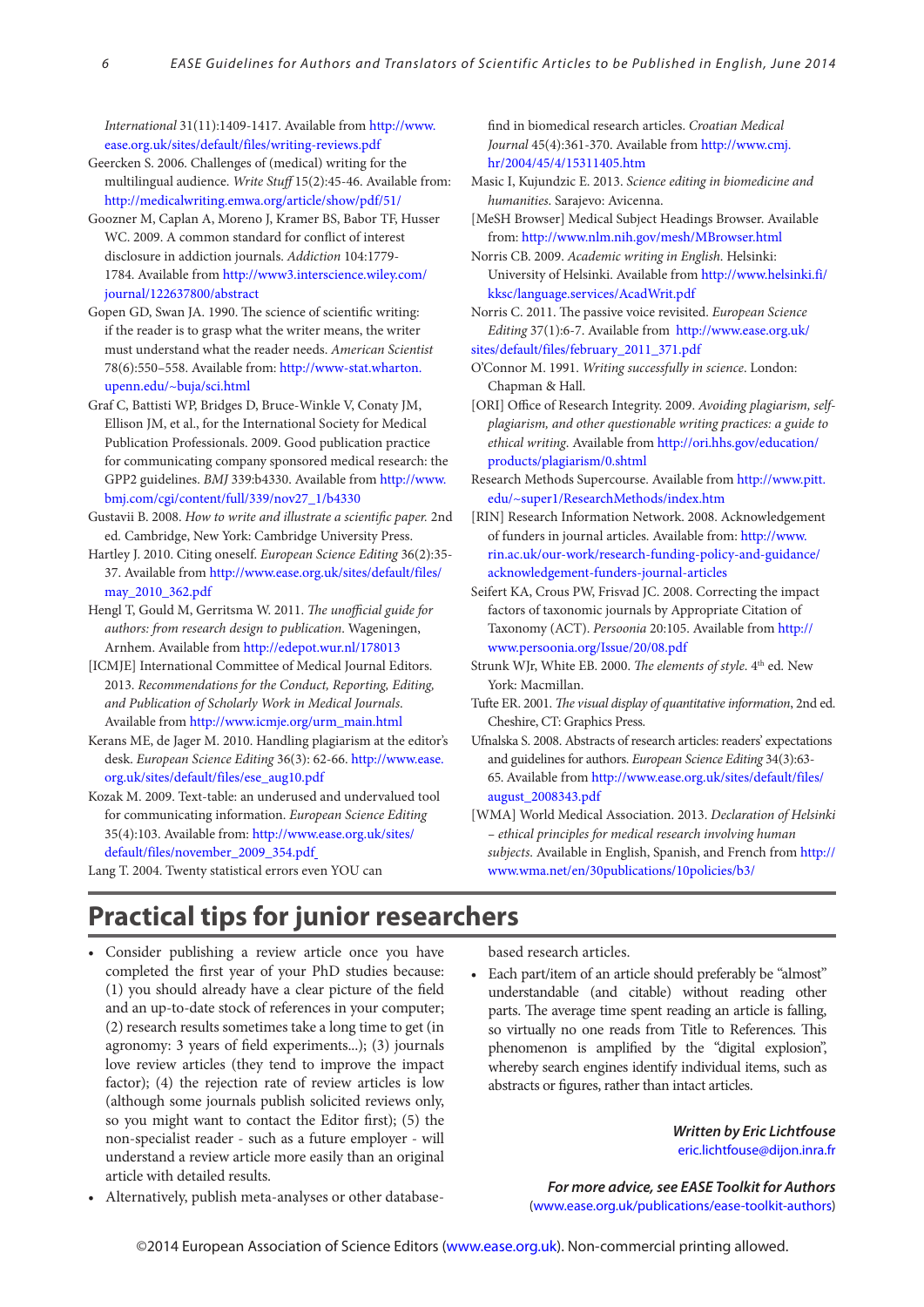# **Appendix: Abstracts**

### **Key elements of abstracts**

Researchers are quite often in a "box" of technical details – the "important" things they focus on day in and day out. As a result, they frequently lose sight of 4 items essential for any readable, credible, and relevant IMRaD<sup>1</sup> article: the point of the research, the research question, its answer, and the consequences of the study.

To help researchers to get out of the box, I ask them to include 5 key elements in their article and in their abstract. I describe briefly the elements below and illustrate them with a fictitious abstract.

**Key element 1** (*BACKGROUND*): the point of the research – why should we care about the study? This is usually a statement of the BIG problem that the research helps to solve and the strategy for helping to solve it. It prepares the reader to understand the specific research question.

**Key element 2 (objectives)**: the specific research question – the basis of credible science. To be clear, complete and concise, research questions are stated in terms of relationships between the variables that were investigated. Such specific research questions tie the story together – they focus on credible science.

**Key element 3 (methods)**: a precise description of the methods used to collect data and determine the relationships between the variables.

**Key element 4 (results)**: the major findings – not only data, but the RELATIONSHIPS found that lead to the answer. Results should generally be reported in the past tense but the authors' interpretation of the factual findings is in the present tense – it reports the authors' belief of how the world IS. Of course, in a pilot study such as the following example, the authors cannot yet present definitive answers, which they indicate by using the words "suggest" and "may".

**Key element 5 (conclusions)**: the consequences of the answers – the value of the work. This element relates directly back to the big problem: how the study helps to solve the problem, and it also points to the next step in research.

Here is a fictitious example.

#### **Predicting malaria epidemics in Ethiopia**

#### *Abstract*

**background** Most deaths from malaria could be prevented if malaria epidemics could be predicted in local areas, allowing medical facilities to be mobilized early. **objectives** As a first step toward constructing a predictive model, we determined correlations between meteorological factors and malaria epidemics in Ethiopia. METHODS In a retrospective study, we collected meteorological and epidemic data for 10 local areas, covering the years 1963-2006. Poisson regression was used to compare the data. **results** Factors AAA, BBB, and CCC correlated significantly (*P*<0.05) with subsequent epidemics in all 10 areas. A model based on these correlations would have a predictive power of about 30%. **conclusions** Meteorological factors can be used to predict malaria epidemics. However, the predictive power of our model needs to be improved and validated in other areas.

This understandable and concise abstract forms the "skeleton" for the entire article. A final comment: This example is based on an actual research project and, at first, the author was in a "box" full of the mathematics, statistics, and computer algorithms of his predicting model. This was reflected in his first version of the abstract, where the word "malaria" never appeared.

> *Written by Ed Hull* [edhull@home.nl](mailto:edhull@home.nl) *(for more information, see Bless and Hull 2008)*

 $\overline{\phantom{a}}$  , and the set of the set of the set of the set of the set of the set of the set of the set of the set of the set of the set of the set of the set of the set of the set of the set of the set of the set of the s



<sup>1</sup> IMRaD stands for Introduction, Methods, Results and Discussion.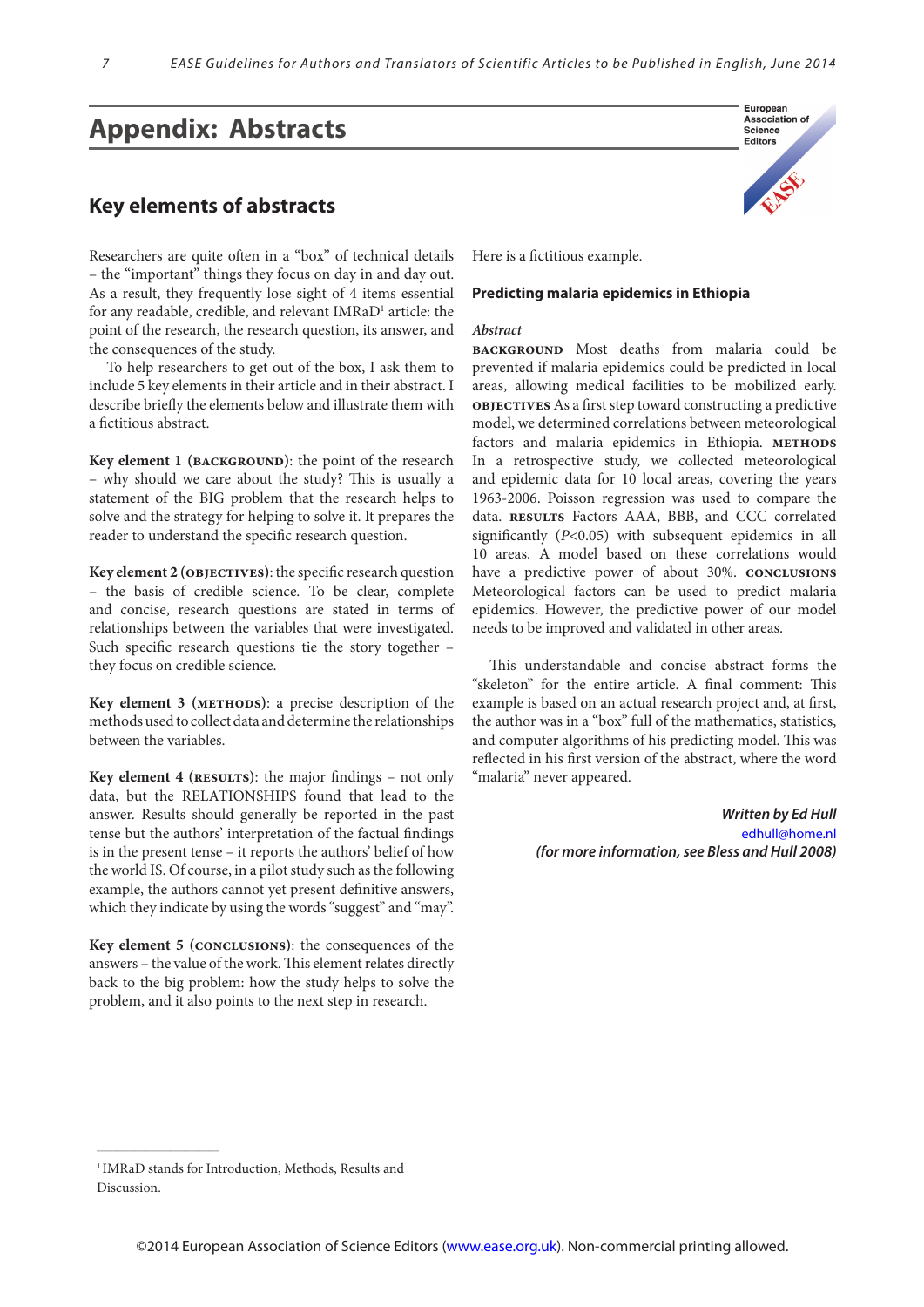# **Appendix: Ambiguity**

### **Empty words and sentences**

Many English words are empty – they do not add information but require the reader to fill in information or context to be understood. The reader is forced to supply his or her own interpretation, which could be different from what you, the writer, mean.

Empty words seem to give information and uncritical readers do not notice them – that is why they work so well for marketing texts. However, empty words do not belong in articles reporting scientific research. Empty words require the reader to supply the meaning – very dangerous. Concise and clear communication requires words that convey specific meaning.

#### **Examples**

*It is important that patients take their medicine.*

• Note that to a physician the meaning is probably entirely different than to the sales manager of a pharmaceutical company. "Important" is one of our best-loved, but empty, words – it fits every situation.

#### *The patient was treated for XXX.*

• "Treated" is empty; we do not know what was done. One reader could assume that the patient was given a certain medicine, while another reader could assume that the patient was given a different medicine. Perhaps the patient was operated on, or sent to Switzerland for a rest cure.

#### *The patient reacted well to the medicine.*

"Reacted well" gives us a positive piece of information, but otherwise it is empty; we do not know how the patient reacted.



#### *The patient's blood pressure was low.*

We interpret "high/low blood pressure" to mean "higher/lower than normal", but we, the readers, have to supply that reference standard. A more concise statement is: *The patient's blood pressure was 90/60.*

Empty words and phrases not only require the reader to supply the meaning, they also contribute to a wordy blahblah text. In scientific articles they destroy credibility. Here are some examples.

*It has been found that the secondary effects of this drug include…*

• Better: *The secondary effects of this drug include…(ref.).*  Or, if these are your new results: *Our results show that the secondary effects of this drug include…*

*We performed a retrospective evaluation study on XXX.*

• "Performed a study" is a much overused and rather empty phrase. Better: *We retrospectively evaluated XXX.*

More examples that require the reader to supply information if it is not evident from the context:

- *• quality*
- *• good/bad*
- *• high/low*
- *• large/small*
- *• long/short*
- *• proper/properly* (e.g. "…a proper question on the questionnaire…")
- *• As soon as possible…*

*Written by Ed Hull*  [edhull@home.nl](mailto:edhull@home.nl)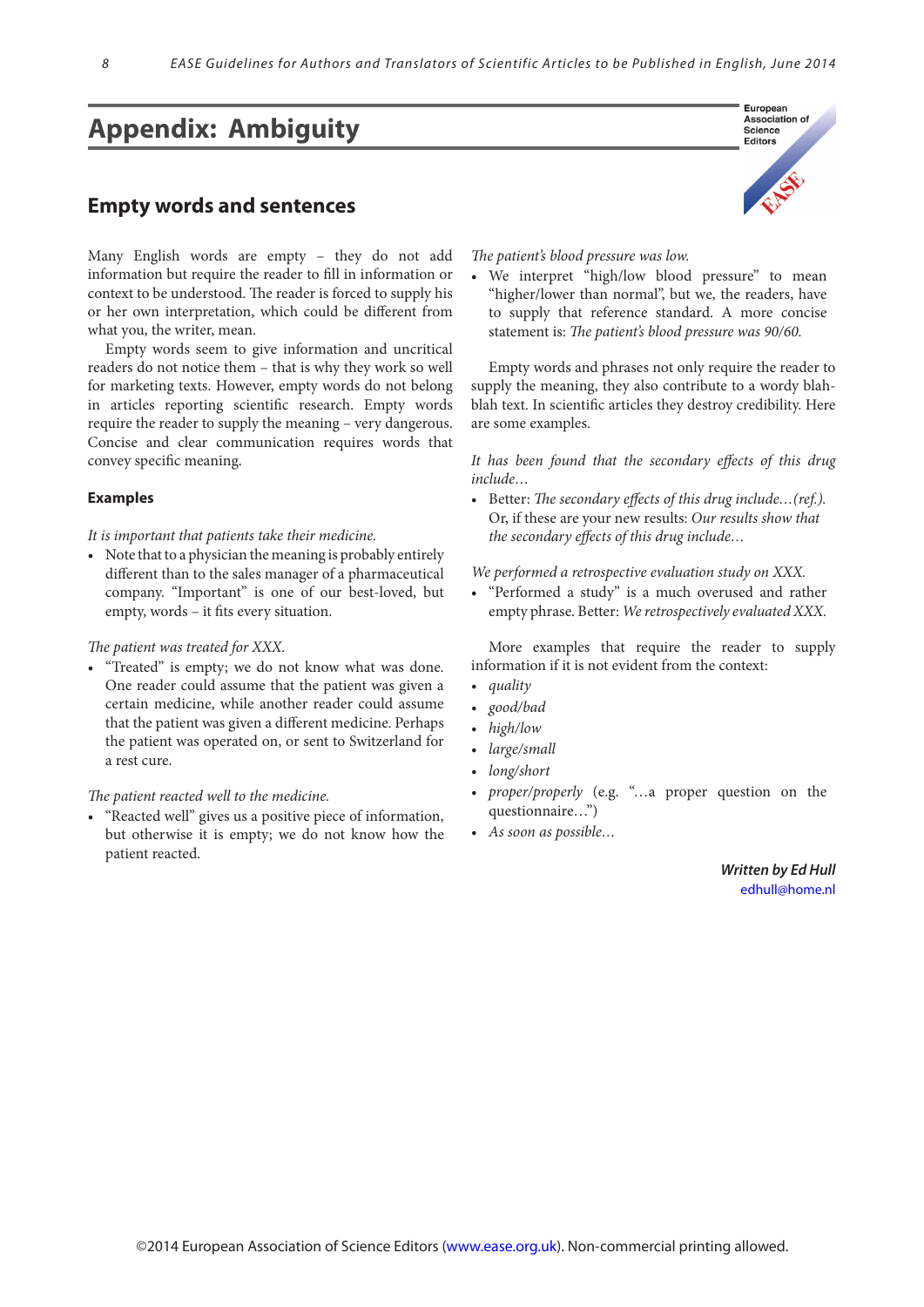# **Appendix: Cohesion**

### **Cohesion – the glue**

The word "cohesion" means "unity", "consistency", and "solidity". Building cohesion into your text makes life easier for your readers – they will be much more likely to read the text. Cohesion "glues" your text together, focusing the readers' attention on your main message and thereby adding credibility to your work.

Think of your text as a motorcycle chain made up of separate links, where each sentence is one link. A pile of unconnected links is worthless – it will never drive your motorcycle. Similarly, a pile of unconnected sentences is worthless – it will never drive your message home.

To build a cohesive text, you have to connect your sentences together to make longer segments we call paragraphs. A cohesive paragraph clearly focuses on its topic. You then need to connect each paragraph with the previous paragraph, thereby linking the paragraph topics. Linking paragraphs results in building cohesive sections of your article, where each section focuses on its main topic. Then, link the sections to each other and, finally, connect the end of your article to the beginning, closing the loop – now the chain will drive our motorcycle. Let's look at linking techniques.

#### **Basic guidelines for building a cohesive story:**

1. Link each sentence to the previous sentence.

- 2. Link each paragraph to the previous paragraph.
- 3. Link each section to the previous section.
- 4. Link the end to the beginning.

#### **Linking techniques**

Whether you want to link sentences, paragraphs, sections or the beginning to the end, use 2 basic linking techniques:



- • Use linking words and phrases, such as: *however, although, those, since then...* An example: *Our research results conflict with those of Smith and Jones. To resolve those differences we measured ...*
- Repeat key words and phrases do not use synonyms. In scientific writing, repetition sharpens the focus. Repetition especially helps the reader to connect ideas that are physically separated in your text. For example: *Other investigators have shown that microbial activity can cause immobilization of labile soil phosphorus. Our results suggest that, indeed, microbial activity immobilizes the labile soil phosphorus.*

The example below illustrates how to link your answer to your research question, thus linking the Discussion with the Introduction.

In the Introduction, the research hypothesis is stated. For example: *The decremental theory of aging led us to hypothesize that older workers in "speed" jobs perform less well and have more absences and more accidents than other workers have.*

In the Discussion, the answer is linked to the hypothesis: *Our findings do not support the hypothesis that older workers in speed jobs perform less well and have more absences and more accidents than other workers have. The older workers generally earned more, were absent less often, and had fewer accidents than younger workers had. Furthermore, we found no significant difference between...* 

> *Written by Ed Hull* [edhull@home.nl](mailto:edhull@home.nl)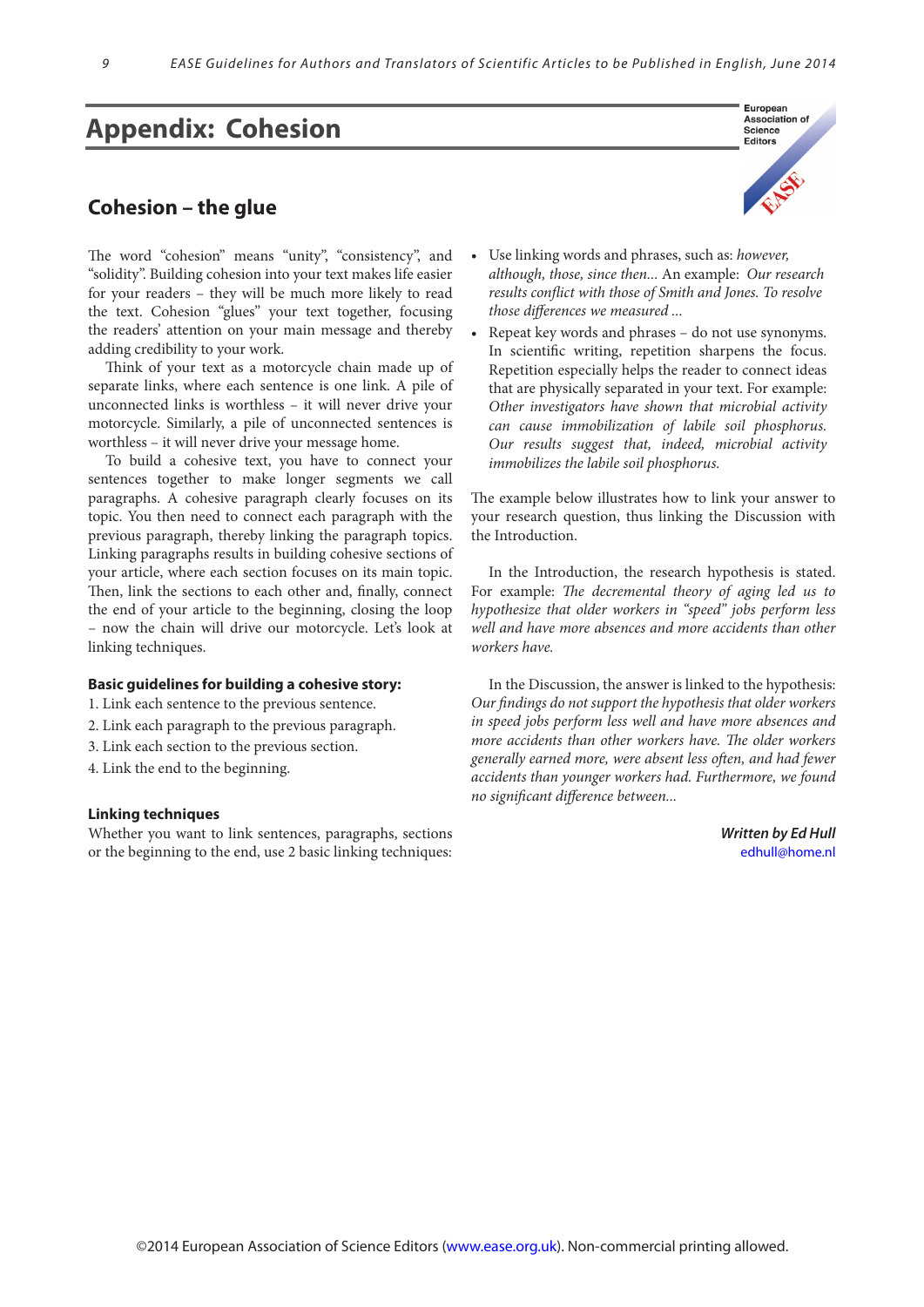# **Appendix: Ethics**

### **Publication ethics checklist for authors**

EXPLANATION: obligatory declarations applying to all manuscripts are printed in bold.

#### **Original or acceptable secondary publication**

- $\Box$  No part of this manuscript (MS) has been published, except for passages that are properly cited.
- $\Box$  An abstract/summary of this MS has been published in…………………………………..…………………… …………………………..…………………………… …………………………………………………………
- ☐ This MS has already been published in ……………… ………………………………………………………… ………………………………………………………………………… but in ..……………..………. language. A full citation to

the primary publication is included, and the copyright owner has agreed to its publication in English.

- ☐ **No part of this MS is currently being considered for publication elsewhere.**
- ☐ **In this MS, original data are clearly distinguished from published data. All information extracted from other publications is provided with citations.**

#### **Authorship**

- ☐ **All people listed as authors of this MS meet the authorship criteria, ie they contributed substantially to study planning, data collection or interpretation of results** *and* **wrote or critically revised the MS** *and* **approved its final submitted version** *and* **agree to be accountable for all aspects of the work [\(ICMJE](http://www.icmje.org/urm_main.html ) 2013).**
- ☐ **All people listed as authors of this MS are aware of it and have agreed to be listed.**
- ☐ **No person who meets the authorship criteria has been omitted.**

#### **Ethical experimentation and interpretation**

- □ The study reported in this MS involved human participants and it meets the ethical principles of the Declaration of Helsinki [\(WMA 201](http://www.wma.net/en/30publications/10policies/b3)3). Data have been disaggregated by sex (and, whenever possible, by race).
- ☐ The study reported in this MS meets the Consensus Author Guidelines on Animal Ethics and Welfare for Veterinary Journals<sup>2</sup> about humane treatment of animals and has been approved by an ethical review committee.
- ☐ The study reported in this MS meets other ethical principles, namely ……………………………………
- ☐ **I and all the other authors of this MS did our best to avoid errors in experimental design, data presentation, interpretation, etc. However, if we**



European

**discover any serious error in the MS (before or after publication), we will alert the editor promptly.**

- ☐ **None of our data presented in this MS has been fabricated or distorted, and no valid data have been excluded. Images shown in figures have not been manipulated to make a false impression on readers.**
- □ Results of this study have been interpreted objectively. **Any findings that run contrary to our point of view are discussed in the MS.**
- ☐ **The article does not, to the best of our knowledge, contain anything that is libellous, illegal, infringes anyone's copyright or other rights, or poses a threat to public safety.**

#### **Acknowledgements**

- ☐ **All sources of funding for the study reported in this MS are stated.**
- ☐ **All people who are not listed as authors but contributed considerably to the study reported in this MS or assisted in its writing (eg author's editors, translators, medical writers) are mentioned in the Acknowledgements.**
- ☐ **All people named in the Acknowledgements have agreed to this. However, they are not responsible for the final version of this MS.**
- $\Box$  Consent has been obtained from the author(s) of unpublished data cited in the MS.
- ☐ Copyright owners of previously published figures or tables have agreed to their inclusion in this MS.

#### **Conflict of interest**

☐ **All authors of this study have signed a conflict of interest statement and disclosed any financial or personal links with people or organizationsthat have a financial interest in this MS3 .**



[sylwia.ufnalska@gmail.com](mailto:sylwia.ufnalska%40gmail.com?subject=)

2 See<www.veteditors.org/ethicsconsensusguidelines.html>

3 See [www.icmje.org/coi\\_disclosure.pdf](www.icmje.org/coi_disclosure.pdf)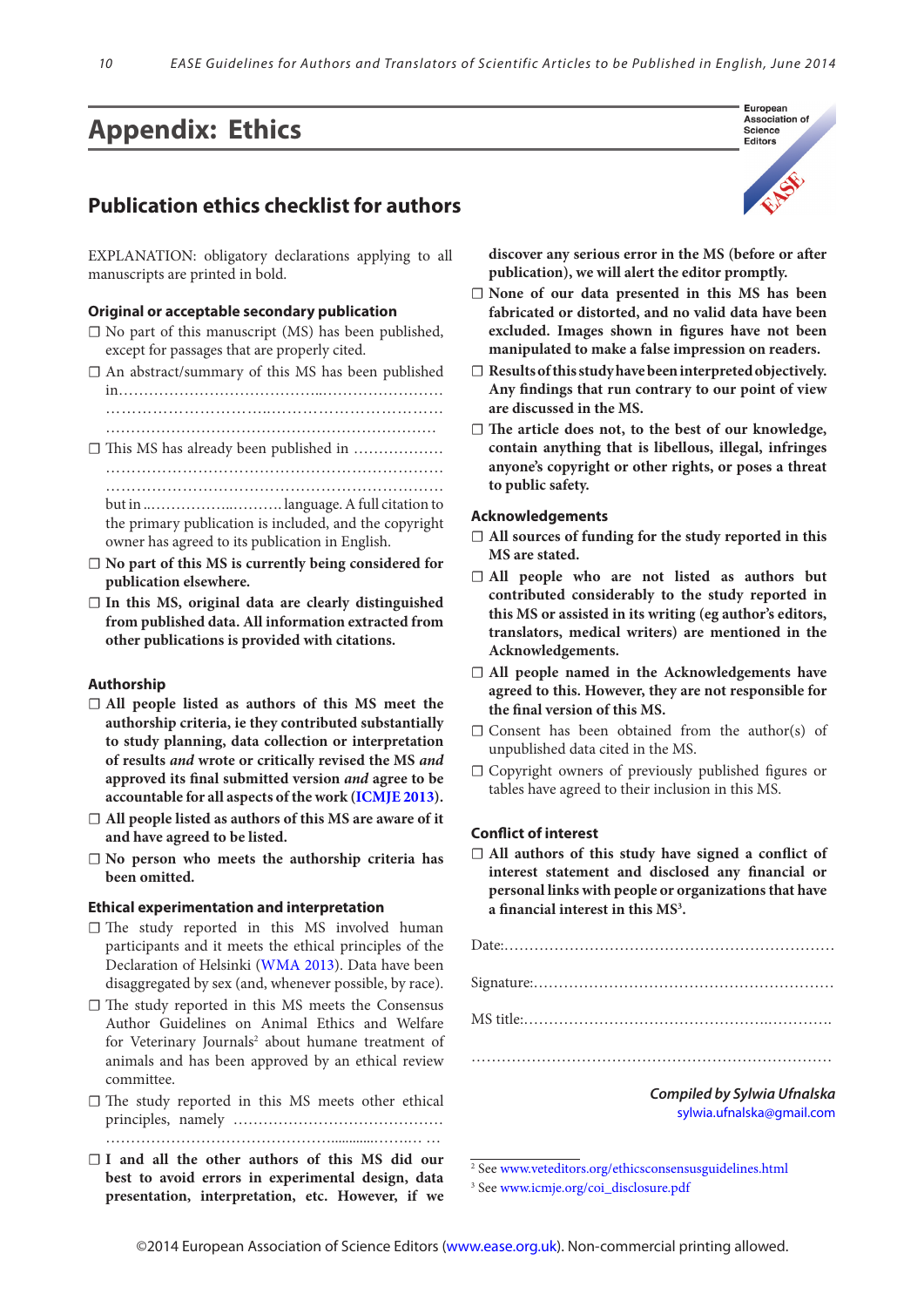# **Appendix: Plurals**

### **Examples of irregular plurals deriving from Latin or Greek**

| <b>Singular</b> | <b>Plural</b>                          | <b>Examples</b>                                                                       |
|-----------------|----------------------------------------|---------------------------------------------------------------------------------------|
| $-a$            | $-ae$<br>rarely -ata                   | $alga - algebrae, larva - larvae$<br>$stoma-stomata$                                  |
| $-ex$           | $-ices$                                | index – indices (or indexes*)<br>$apex - apices$ (or apexes*)                         |
| <i>-ies</i>     | <i>-ies</i>                            | species, series, facies                                                               |
| $-is$           | $-eS$                                  | $axis - axes, hypothesis - hypothesis$                                                |
| $-ix$           | <i><b>-ices</b></i>                    | appendix – appendices (or appendixes*)<br>$matrix - matrices$ (or matrixes*)          |
| $-on$           | $-a$                                   | $phenomenon - phenomena$<br>criterion – criteria                                      |
| $-l$ um         | $-a$                                   | $datum - data**$ , bacterium – bacteria                                               |
| $-us$           | $-i$<br>rarely <b>-uses</b><br>or -era | $locus - loci, fungus - fungi (or funguses^*)$<br>$sinus - sinuses$<br>genus – genera |

\* Acceptable anglicized plurals that are also listed in dictionaries.

\*\* In non-scientific use, usually treated as a mass noun (like *information*, etc.)

It must be remembered that some nouns used in everyday English also have irregular plural forms (e.g. *woman – women*, *foot – feet*, *tooth – teeth*, *mouse – mice*, *leaf – leaves*,

*life – lives*, *tomato – tomatoes*) or have no plural form (e.g. *equipment*, *information*, *news*). For more examples, see [CSE](http://www.scientificstyleandformat.org/Home.html)  [\(2014](http://www.scientificstyleandformat.org/Home.html)). If in doubt, consult a dictionary.

> *Compiled by Sylwia Ufnalska* [sylwia.ufnalska@gmail.com](mailto:sylwia.ufnalska%40gmail.com?subject=)

European<br>Association of Science Editors

EINER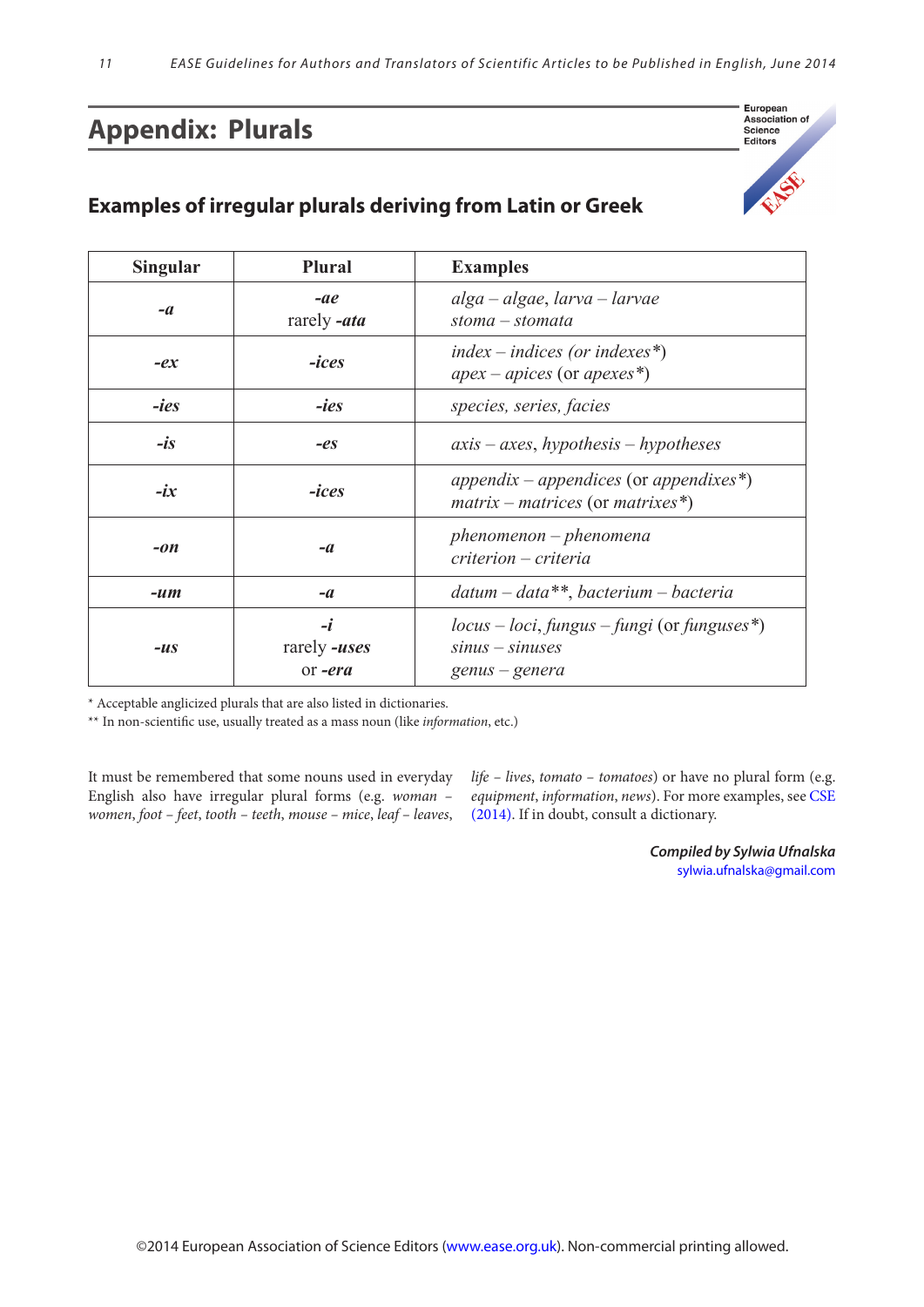# **Appendix: Simplicity**

### **Examples of expressions that can be simplified or deleted (**∅**)**

| Long or (sometimes) wrong                                      | Better choice (often)                  |
|----------------------------------------------------------------|----------------------------------------|
| accounted for by the fact that                                 | because                                |
| as can be seen from Figure 1, substance Z<br>reduces twitching | substance Z reduces twitching (Fig. 1) |
| at the present moment                                          | now                                    |
| bright yellow in colour                                        | bright yellow                          |
| conducted inoculation experiments on                           | inoculated                             |
| considerable amount of                                         | much                                   |
| despite the fact that                                          | although                               |
| due to the fact that                                           | because                                |
| for the reason that                                            | because                                |
| if conditions are such that                                    | if                                     |
| in a considerable number of cases                              | often                                  |
| in view of the fact that                                       | because                                |
| it is of interest to note that                                 | Ø                                      |
| it may, however, be noted that                                 | but                                    |
| large numbers of                                               | many                                   |
| lazy in character                                              | lazy                                   |
| methodology                                                    | methods                                |
| owing to the fact that                                         | because                                |
| oval in shape                                                  | oval                                   |
| prior to                                                       | before                                 |
| taken into consideration                                       | considered                             |
| terminate                                                      | end                                    |
| the test in question                                           | this test                              |
| there can be little doubt that this is                         | this is probably                       |
| to an extent equal to that of $X$                              | as much as X                           |
| utilize                                                        | use                                    |
| whether or not                                                 | whether                                |

*Based on O'Connor (1991)*

European<br>Association of<br>Science<br>Editors

SEE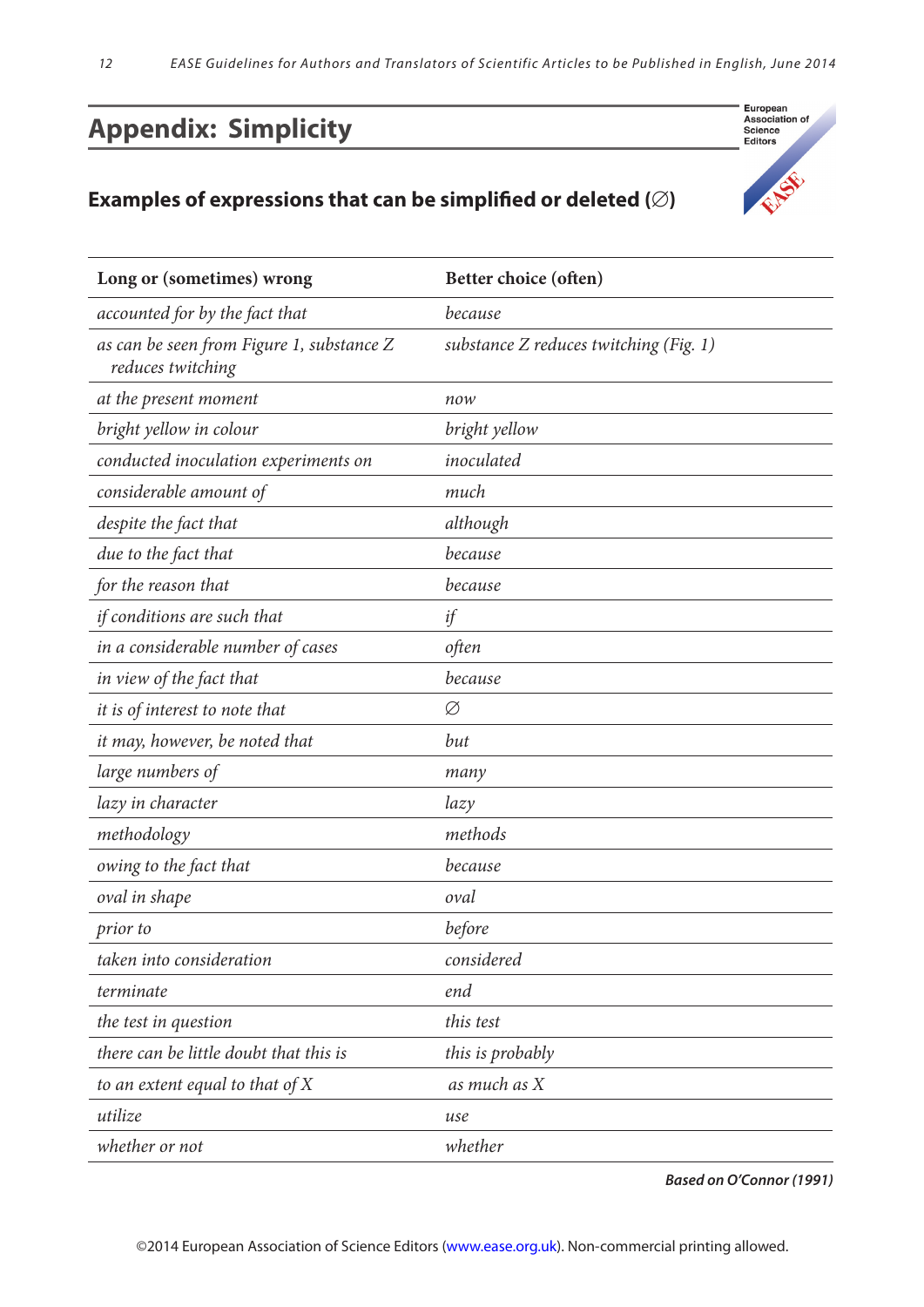# **Appendix: Spelling**

# **Examples of differences between British and American spelling**



| <b>British English</b>                                                                       | <b>American English</b>                                                                        |
|----------------------------------------------------------------------------------------------|------------------------------------------------------------------------------------------------|
| $-ae-$                                                                                       | $-e-$                                                                                          |
| e.g. aetiology, faeces, haematology                                                          | e.g. etiology, feces, hematology                                                               |
| -ce in nouns, -se in verbs<br>e.g. defence, licence/license, practice/practise               | -se in nouns and verbs<br>e.g. defense, license<br>(but <i>practice</i> as both noun and verb) |
| -ise or $-ize^*$                                                                             | $-ize$                                                                                         |
| e.g. organise/organize                                                                       | e.g. organize                                                                                  |
| -isation or -ization*<br>e.g. organisation/organization                                      | -ization<br>e.g. organization                                                                  |
| -lled, -lling, -llor, etc.<br>e.g. labelled, travelling, councillor<br>(but fulfil, skilful) | -led, -ling, -lor, etc.<br>e.g. labeled, traveling, councilor<br>(but fulfill, skillful)       |
| $-oe-$                                                                                       | $-e-$                                                                                          |
| e.g. diarrhoea, foetus, oestrogen                                                            | e.g. diarrhea, fetus, estrogen                                                                 |
| $-ogue$<br>e.g. analogue, catalogue                                                          | -og or -ogue<br>e.g. analog/analogue, catalog/catalogue                                        |
| $-our$                                                                                       | $-or$                                                                                          |
| e.g. colour, behaviour, favour                                                               | e.g. color, behavior, favor                                                                    |
| -re                                                                                          | -er                                                                                            |
| e.g. centre, fibre, metre, litre<br>(but <i>meter</i> for a measuring instrument)            | e.g. center, fiber, meter, liter                                                               |
| $-yse$                                                                                       | $-yze$                                                                                         |
| e.g. analyse, dialyse                                                                        | e.g. analyze, dialyze                                                                          |
| aluminium                                                                                    | aluminum or aluminium <sup>**</sup>                                                            |
| grey                                                                                         | gray                                                                                           |
| mould                                                                                        | mold                                                                                           |
| programme (general) or program (computer)                                                    | program                                                                                        |
| sulphur or sulfur**                                                                          | sulfur                                                                                         |

\*One ending should be used consistently.

\*\*Recommended by the International Union of Pure and Applied Chemistry and the Royal Society of Chemistry.

For more examples, see [CSE \(2014\)](http://www.scientificstyleandformat.org/Home.html). If in doubt, consult a dictionary. Obviously, American and British English slightly differ not only in spelling but also in word use, grammar,

punctuation, etc. However, those differences are outside the scope of this document.

> *Compiled by Sylwia Ufnalska* [sylwia.ufnalska@gmail.com](mailto:sylwia.ufnalska%40gmail.com%0D?subject=)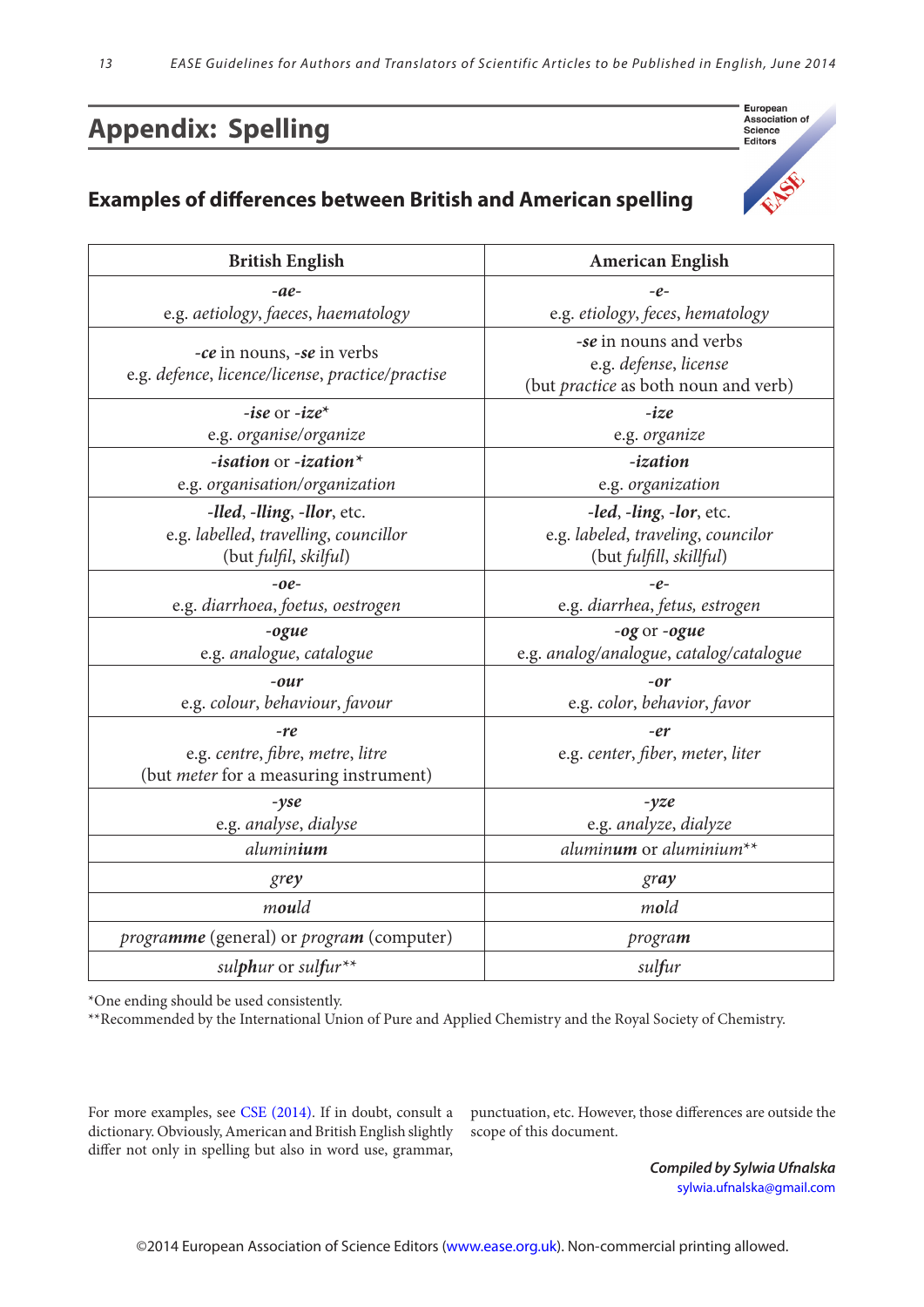# **Appendix: Text-tables**

### **Text-tables – effective tools for presentation of small data sets**

Arranging statistical information in a classic table and referring to it elsewhere means that readers do not access the information as immediately as they would when reading about it within the sentence. They have to find the table in the document (which may be on another page), losing some time. This slightly decreases the strength of the information. Quicker access to the information can be achieved within a sentence, but this is not an effective structure if more than 2 numbers are to be [compared. In](compared.In) such situations, a "texttable" appears to be ideal for communicating information to the reader quickly and comprehensibly (Tufte 2001). The text-table is a simple table with no graphic elements, such as grid lines, rules, shading, or boxes. The text-table is embedded within a sentence, so no reference to it is needed. Keeping the power of tabular arrangements, text-tables immediately convey the message. Look at the following examples.

#### **Original sentence:**

Iron concentration means (±standard deviation) were as follows:  $11.2\pm0.3$  mg/dm<sup>3</sup> in sample A,  $12.3\pm0.2$  mg/dm<sup>3</sup> in sample B, and 11.4±0.9 mg/dm<sup>3</sup> in sample C.

#### **Modified:**

Iron concentration means (±standard deviation, in mg/ dm3 ) were as follows:

| sample B | $12.3 \pm 0.2$ |
|----------|----------------|
| sample C | $11.4 \pm 0.9$ |
| sample A | $11.2 \pm 0.3$ |

#### **Original sentence (**[do Carmo](http://www.plosmedicine.org/article/info%3Adoi%2F10.1371%2Fjournal.pmed.1001024) *et al.* 2011**):**

"Prior to rotavirus vaccine introduction, there was a trend of declining diarrhea-related mortality among children younger than 1 y (relative reduction  $[RR] = 0.87$ /y; 95% CI 0.83–0.94;  $p < 0.001$ ), 1 to  $< 2y$  of age (RR = 0.96/y; 95% CI 0.91–1.02;  $p = 0.23$ ) and 2 to 4 y of age (RR = 0.93/y; 95%) CI 0.87-1.00;  $p = 0.06$ )."

#### **Modified:**

Prior to rotavirus vaccine introduction, there was a trend of declining diarrhea-related mortality among children in all age groups (RR stands for relative reduction per year):

 $<$  1 y RR = 0.87 (95% CI 0.83–0.94;  $p < 0.001$ ) 1 to < 2 y RR =  $0.96$  (95% CI 0.91-1.02;  $p = 0.23$ ) 2 to 4 y RR = 0.93 (95% CI 0.87–1.00; *p* = 0.06)

#### **Some rules for arranging text-tables**

1. The larger a text-table is, the less power it has.

2. The sentence that precedes the text-table acts as a heading that introduces the information the text-table represents, and usually ends with a colon. Text-tables should have neither headings nor footnotes.

3. Indentation of text-tables should fit the document's layout.

4. Occasional changes in font (such as italics, bold, a different typeface) may be used, but with caution. They can, however, put some emphasis on the tabular part.

5. Do not use too many text-tables in one document or on one page.

6. In addition to the above rules, apply rules for formatting regular tables. For example, numbers should be given in 2-3 effective digits; ordering rows by size and their correct alignment will facilitate reading and comparison of values; space between columns should be neither too wide nor too narrow.

> *Written by Marcin Kozak* <nyggus@gmail.com> (*for more information, see [Kozak 2009](http://www.ease.org.uk/pdfesearticlesnov09/essays%20101-105.pdf)*)

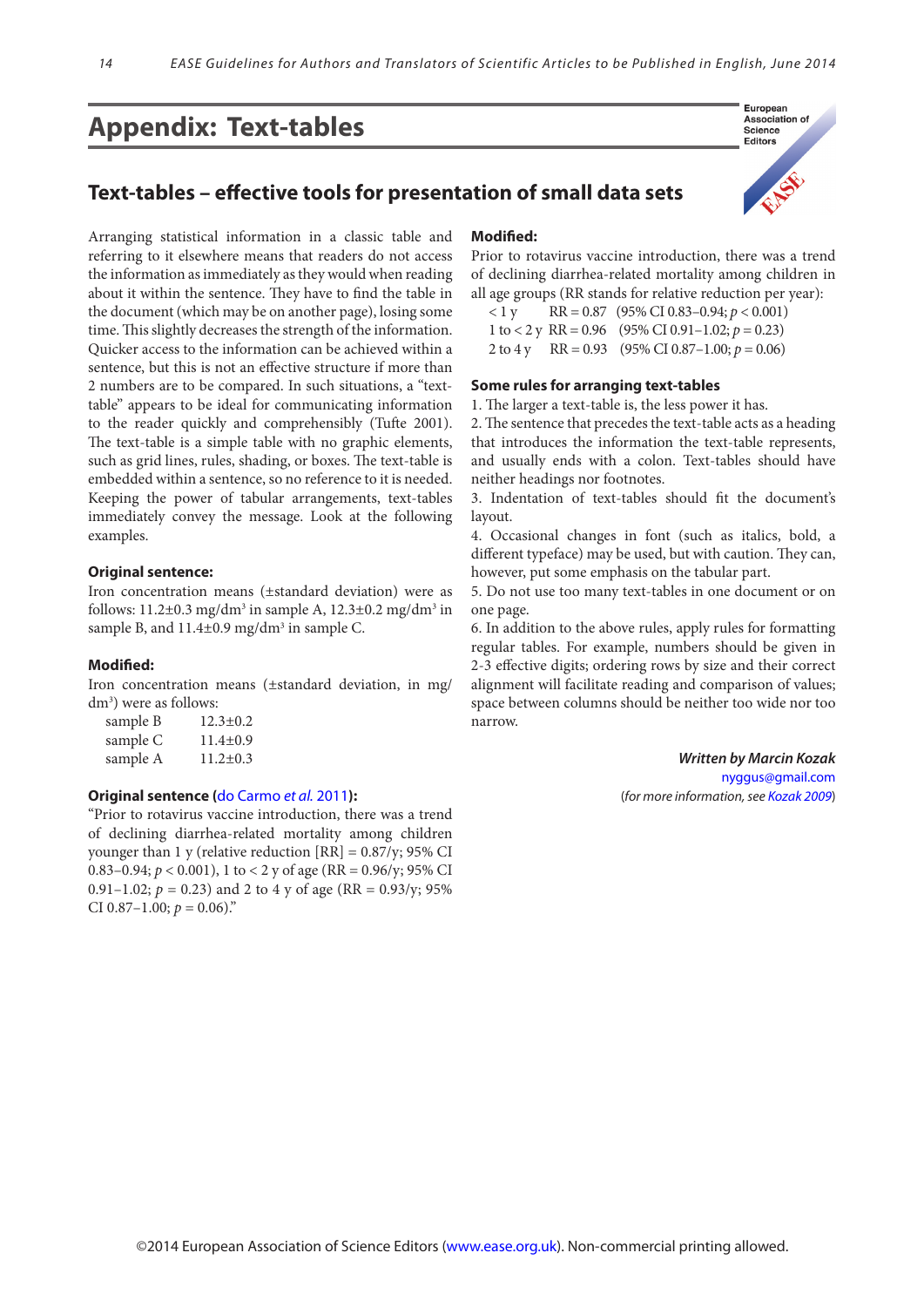# **About EASE**

### **Background information about EASE and the** *EASE Guidelines*



The European Association of Science Editors (EASE) was formed in May 1982 at Pau, France, from the European Life Science Editors' Association (ELSE) and the European Association of Earth Science Editors (Editerra). Thus in 2012 we celebrated the 30<sup>th</sup> anniversary of our Association.

EASE is affiliated to the International Union of Biological Sciences (IUBS), the International Union of Geological Sciences (IUGS), the International Organization for Standardization (ISO). Through its affiliation to IUBS and IUGS, our Association is also affiliated to the International Council for Science (ICSU) and is thereby in formal associate relations with UNESCO.

EASE cooperates with the International Society for Addiction Journal Editors (ISAJE), International Association of Veterinary Editors (IAVE), International Society of Managing and Technical Editors (ISMTE), the Council of Science Editors (CSE), and the Association of Earth Science Editors (AESE) in North America. Our other links include the African Association of Science Editors (AASE), the Association of Learned and Professional Society Publishers (ALPSP), the European Medical Writers Association (EMWA), the Finnish Association of Science Editors and Journalists (FASEJ), Mediterranean Editors and Translators (MET), the Society of English-Native-Speaking Editors (Netherlands) (SENSE), and the Society for Editors and Proofreaders (SfEP).

We have major conferences every 2-3 years in various countries. EASE also organizes occasional seminars, courses, and other events between the conferences.

Since 1986, we publish a journal, now entitled *European Science Editing*. It is distributed to all members 4 times a year. It covers all aspects of editing and includes original articles and meeting reports, announces new developments and forthcoming events, reviews books, software and online resources, and highlights publications of interest to members. To facilitate the exchange of ideas between members, we also use an electronic EASE Forum, the EASE Journal Blog, and our website [\(www.ease.org.uk](http://www.ease.org.uk)).

In 2007, we issued the *EASE statement on inappropriate use of impact factors*. Its major objective was to recommend that "journal impact factors are used only – and cautiously – for measuring and comparing the influence of entire journals, but not for the assessment of single papers, and certainly not for the assessment of researchers or research programmes either directly or as a surrogate".

In 2010, we published *EASE Guidelines for Authors and Translators of Scientific Articles*. Our goal was to make

international scientific communication more efficient and help prevent scientific misconduct. This document is a set of generalized editorial recommendations concerning scientific articles to be published in English. We believe that if authors and translators follow these recommendations before submission, their manuscripts will be more likely to be accepted for publication. Moreover, the editorial process will probably be faster, so authors, translators, reviewers and editors will then save time.

*EASE Guidelines* are a result of long discussions on the EASE Forum and during our 2009 conference in Pisa, followed by consultations within the Council. The document is updated annually and is already available in 21 languages: Arabic, Bangla, Bosnian, Bulgarian, Chinese, Croatian, Czech, English, Estonian, French, German, Hungarian, Italian, Japanese, Korean, Persian, Polish, Portuguese (Brazilian), Romanian, Russian, Spanish, and Turkish. The English original and its translations can be freely downloaded as PDFs from our website. We invite volunteers to translate the document into other languages.

Many institutions promote *EASE Guidelines* (e.g. see the European Commission Research & Innovation website), and many articles about this document have been published. Scientific journals also help in its popularization, by adding at the beginning of their instructions for authors a formula like:

Before submission, follow *EASE Guidelines for Authors and Translators*, freely available at [www.ease.org.uk/](http://www.ease.org.uk/publications/author-guidelines) [publications/author-guidelines](http://www.ease.org.uk/publications/author-guidelines) in many languages. Adherence should increase the chances of acceptance of submitted manuscripts.

In 2012 we launched the *EASE Toolkit for Authors*, freely available on our website. The *Toolkit* supplements *EASE Guidelines* and includes more detailed recommendations and resources on scientific writing and publishing for less experienced researchers. Besides, EASE participated in the sTANDEM project ([www.standem.eu](http://www.standem.eu)), concerning standardized tests of professional English for healthcare professionals worldwide. Our Association also supports the campaigns Healthcare Information For All by 2015 [\(www.](http://www.hifa2015.org) [hifa2015.org](http://www.hifa2015.org)) and AllTrials ([www.alltrials.net\)](www.alltrials.net).

For more information about our Association, member's benefits, and major conferences, see the next page and our website.